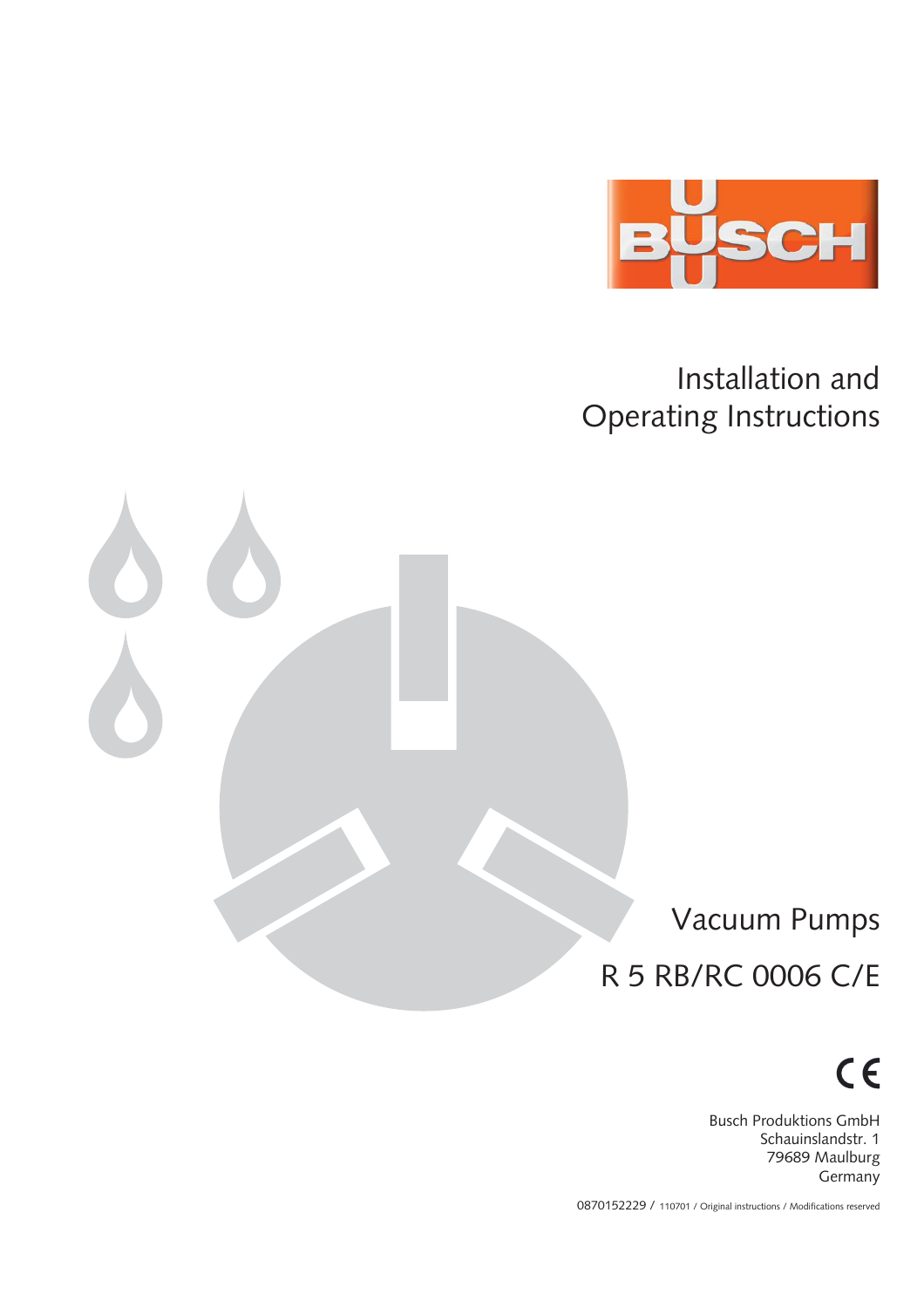## <span id="page-1-0"></span>**Table of Contents**

| Installation and Commissioning 5                                                        |
|-----------------------------------------------------------------------------------------|
|                                                                                         |
| Mounting Position and Space 5                                                           |
|                                                                                         |
|                                                                                         |
| Electrical Connection / Controls 6                                                      |
|                                                                                         |
|                                                                                         |
|                                                                                         |
| Connection Scheme Three-Phase Motor. 6                                                  |
|                                                                                         |
|                                                                                         |
| Recording of Operational Parameters 7                                                   |
|                                                                                         |
|                                                                                         |
|                                                                                         |
| Conveying Condensable Vapours 8                                                         |
|                                                                                         |
|                                                                                         |
|                                                                                         |
|                                                                                         |
|                                                                                         |
|                                                                                         |
|                                                                                         |
|                                                                                         |
| Every 500 - 2000 Operating Hours: 9                                                     |
|                                                                                         |
| -9                                                                                      |
| . 9                                                                                     |
| Checking the Colour of the Oil. 9                                                       |
|                                                                                         |
|                                                                                         |
| . 9                                                                                     |
| 10                                                                                      |
| 10                                                                                      |
| 10                                                                                      |
| 10                                                                                      |
| 10                                                                                      |
| 10                                                                                      |
| Removing the Exhaust Filter.<br>a característica de la característica<br>10             |
| Inserting the Exhaust Filter $\ldots$ , $\ldots$ , $\ldots$ , $\ldots$ , $\ldots$<br>10 |
| Overhaul<br>11<br>$\overline{a}$<br>$\overline{a}$<br>÷.<br>$\mathbf{r}$<br>and a state |
| Removal from Service.<br>11                                                             |
| Temporary Removal from Service<br>11                                                    |
| 11                                                                                      |
| Dismantling and Disposal<br>11                                                          |
| Troubleshooting.<br>12<br>.<br>÷.<br>$\mathbf{r}$                                       |
| -17                                                                                     |
| Spare Parts Kits.<br>÷.                                                                 |
| 17<br>Accessories                                                                       |
| Oil.<br>17                                                                              |
|                                                                                         |
| EC-Declaration of Conformity.<br>18                                                     |

## **Preface**

Congratulations on your purchase of the Busch vacuum pump. With watchful observation of the field's requirements, innovation and steady development Busch delivers modern vacuum and pressure solutions worldwide.

These operating instructions contain information for

- product description,
- safety,
- transport,
- storage,
- installation and commissioning,
- maintenance,
- overhaul,
- troubleshooting and
- spare parts

of the vacuum pump.

For the purpose of these instructions, "handling" the vacuum pump means the transport, storage, installation, commissioning, influence on operating conditions, maintenance, troubleshooting and overhaul of the vacuum pump.

**Prior to handling the vacuum pump these operating instructions shall be read and understood. If anything remains to be clarified please contact your Busch representative!**

**Keep these operating instructions and, if applicable, other pertinent operating instructions available on site.**

## **Technical Data**

| Nominal suction capacity<br>(50Hz/60Hz)           | m <sup>3</sup> /h   | 6/7.2                                      |
|---------------------------------------------------|---------------------|--------------------------------------------|
| Ultimate pressure                                 | hPa (=mbar)<br>abs. | $RB$ : 2<br>RC:20                          |
| Motor nominal rating<br>(50Hz/60Hz)               | kW                  | 0.37                                       |
| Motor nominal speed<br>(50Hz/60Hz)                | $min^{-1}$          | 3000 / 3600                                |
| Sound pressure level<br>(EN ISO 2151) (50Hz/60Hz) | dB(A)               | RB/RC 0006 C:<br>59<br>RB/RC 0006 E:<br>56 |
| Ambient temperature range                         | $^{\circ}C$         | 1230                                       |
| Ambient pressure                                  |                     | Atmospheric<br>pressure                    |
| Oil quantity                                      |                     | RB 0006 C: 0.1<br>RB 0006 E: 0.2           |
| Weight approx. (50Hz/60Hz)                        | kg                  | ~13                                        |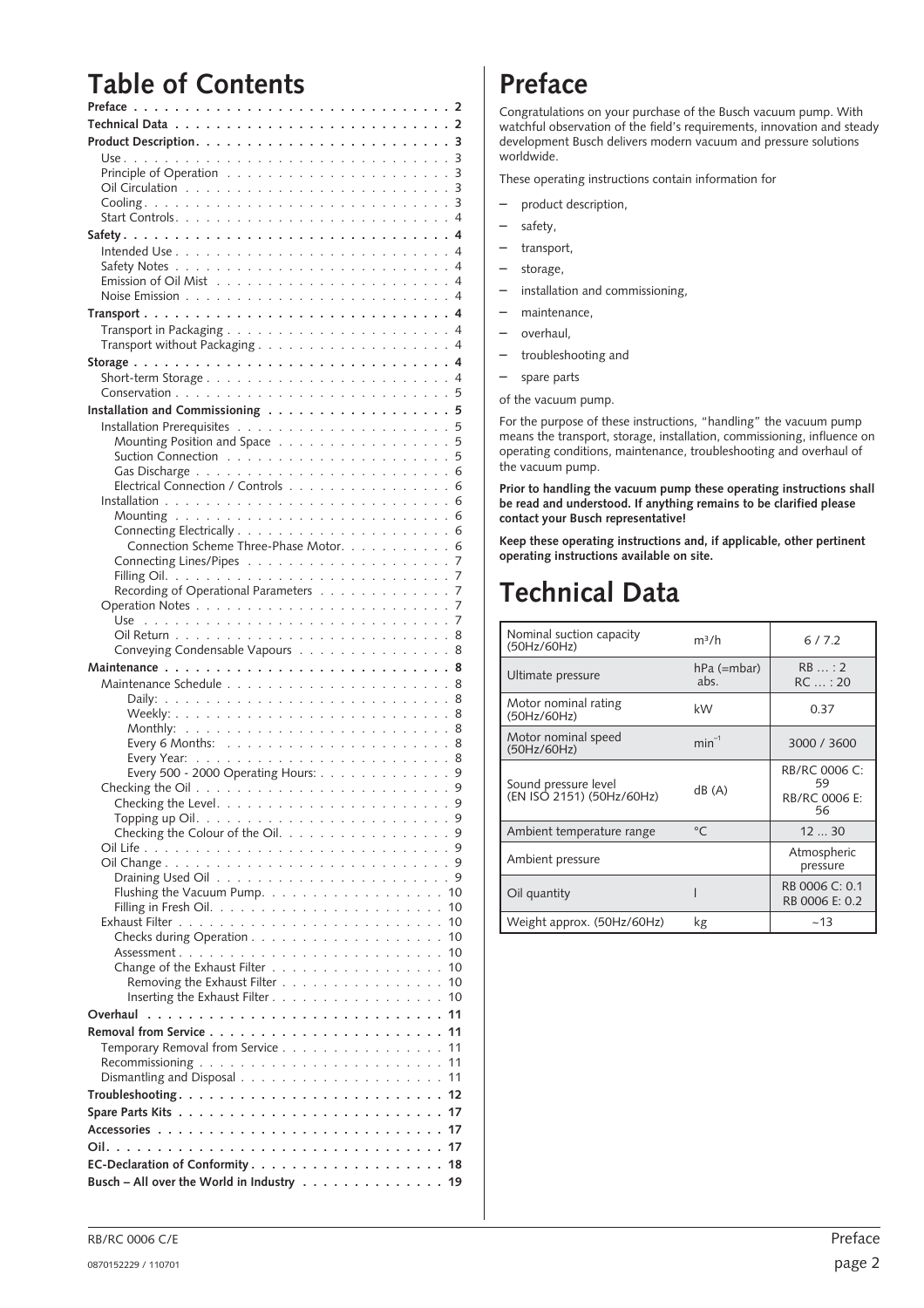<span id="page-2-0"></span>

- a Directional arrow
- b Oil fill plug
- c Suction connections
- d Gas discharge
- e Nameplate
- f Oil separator
- g Oil sight glass

## **Product Description**

### **Use**

The vacuum pump is intended for

- the suction
- of
- air and other dry, non-aggressive, non-toxic and non-explosive gases

Conveying media with a lower or higher density than air leads to an increased thermal and/or mechanical load on the vacuum pump and is permissible only after prior consultation with Busch.

In case the vacuum pump is equipped with a gas ballast (optional) water vapour within the gas flow can be tolerated within certain limits  $\leftrightarrow$  page [8](#page-7-0): Conveying Condensable Vapours). The conveyance of other vapours shall be agreed upon with Busch.

The vacuum pump is intended for the placement in a non-potentially explosive environment.

Version with oil return line to the suction connection (RC 0006 C/E):

The vacuum pump is thermally suitable for continuous operation (100 percent duty).

Version with oil return valve (RB 0006 C/E):

The vacuum pump is thermally suitable for continuous operation (observe the notes with regard to the oil recirculation:  $\rightarrow$  page [3:](#page-2-0) Oil Circulation;  $\rightarrow$  page [8](#page-7-0): Oil Return).

The vacuum pump is ultimate pressure proof.

## **Principle of Operation**

The vacuum pump works on the rotating vane principle.

A circular rotor is positioned centrically on the shaft of the vacuum pump (i.e. drive motor shaft).

The rotor rotates in an also circular, fixed cylinder, the centreline of which is offset from the centreline of the rotor such that the rotor and the inner wall of the cylinder almost touch along a line. Vanes, sliding in slots in the rotor, separate the space between the rotor and the cylinder into chambers. At any time gas is sucked in and at almost any time ejected. Therefore the vacuum pump works almost pulsation free.

In order to avoid the suction of solids, the vacuum pump is equipped with a screen in the suction connection.

In order to avoid reverse rotation after switching off, the vacuum pump is equipped with a non-return valve.

**Note**: This valve shall not be used as a non-return valve or shut-off valve to the vacuum system and is no reliable means to prevent suction of oil into the vacuum system while the vacuum pump is shut down.

In case the vacuum pump is equipped with a gas ballast (optional):

Through the gas ballast a small amount of ambient air is sucked into the pump chamber and compressed together with the process gas. This counteracts the accumulation of condensates from the process gas inside the vacuum pump ( $\rightarrow$  page [8:](#page-7-0) Conveying Condensable Vapours).

The gas ballast line is equipped with a paper filter.

## **Oil Circulation**

The vacuum pump requires oil to seal the gaps, to lubricate the vanes and to carry away compression heat.

The oil reservoir is located on the pressure side of the vacuum pump (i.e. high pressure) at the bottom of the bottom chamber of the oil separator (f).

The feed openings are located on the suction side of the vacuum pump (i.e. low pressure).

Forced by the pressure difference between pressure side and suction side oil is being drawn from the oil separator (f) through the oil supply lines and injected on the suction side.

Together with the sucked gas the injected oil gets conveyed through the vacuum pump and ejected into the oil separator (f) as oil mist. Oil that separates before the exhaust filter accumulates at the bottom of the bottom chamber of the oil separator (f).

Oil that is separated by the exhaust filter accumulates at the bottom of the upper chamber of the oil separator (f).

The flow resistance of the exhaust filters causes the inside of the exhaust filters (which is connected to the bottom chamber of the oil separator) to be on a higher pressure level than the outside of the exhaust filters (i.e. the upper chamber of the oil separator). Because of the higher pressure in the bottom chamber it is not possible to let oil that drips off the exhaust filters simply flow down to the bottom chamber.

Version with oil return line to the suction connection (RC 0006 C/E):

Therefore the oil that accumulates in the upper chamber is sucked through the oil return line right to the suction connection.

Version with oil return valve (RB 0006 C/E):

At continuous operation this would cause the entire supply of oil to accumulate at the bottom of the upper chamber, expel oil droplets through the gas discharge/pressure connection and let the vacuum pump run dry. Therefore the vacuum pump must be shut down at the latest after 0.5 hours of continuous operation, depending on the operating conditions even after a shorter period, for at least approx. 5 minutes ( $\rightarrow$  page [7:](#page-6-0) Operation Notes). After turning off the vacuum pump the pressure difference between the inside and the outside of the exhaust filter(s) collapses, hence the two chambers of the oil separator assume an equal pressure level, the oil return valve between the two chambers opens and the accumulated oil in the upper chamber can run down to the bottom chamber.

## **Cooling**

The vacuum pump is cooled by

– radiation of heat from the surface of the vacuum pump incl. oil separator (f)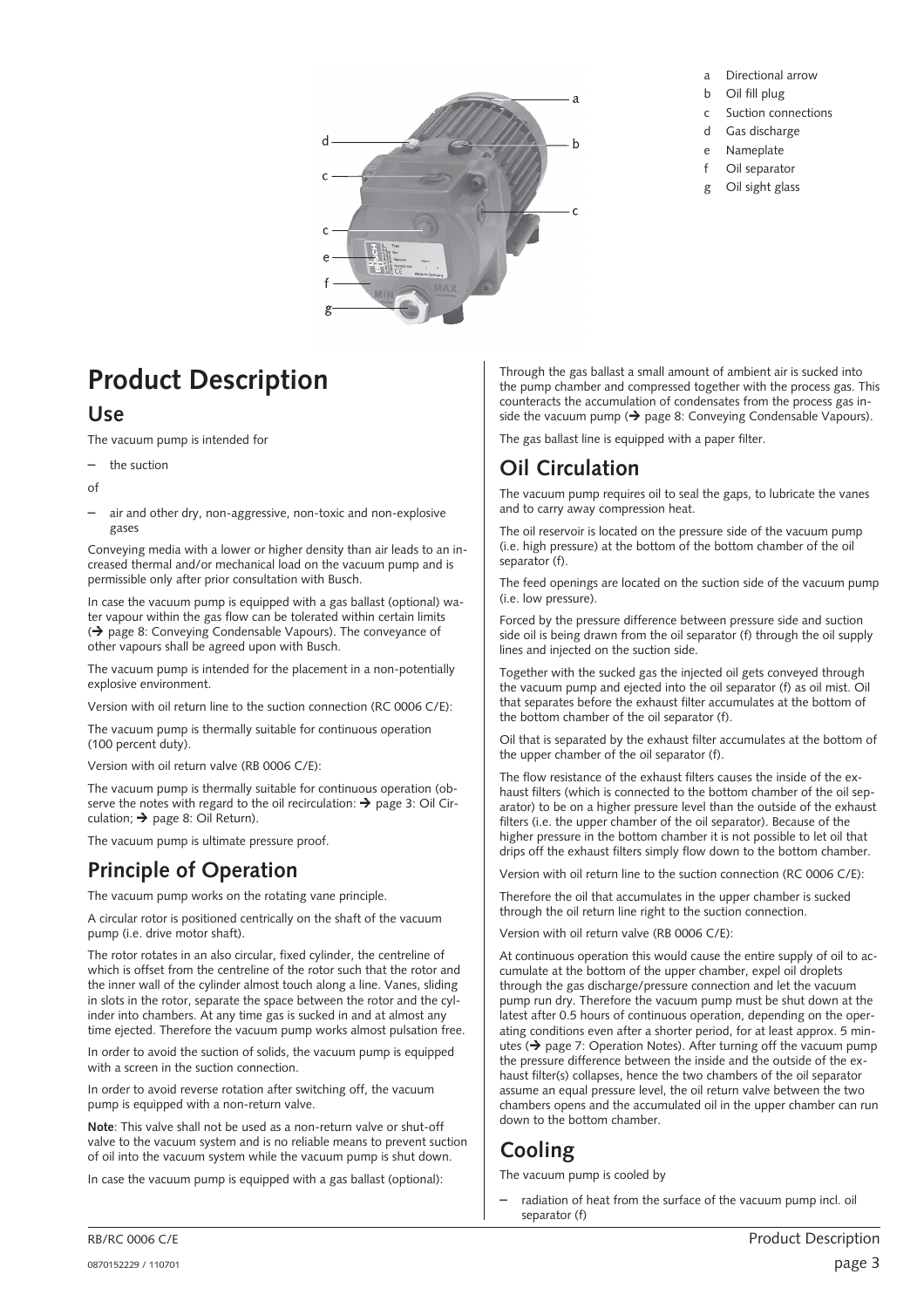- <span id="page-3-0"></span>the air flow from the fan wheel of the drive motor
- the process gas

### **Start Controls**

The vacuum pump comes without start controls. The control of the vacuum pump is to be provided in the course of installation.

## **Safety**

### **Intended Use**

**Definition**: For the purpose of these instructions, "handling" the vacuum pump means the transport, storage, installation, commissioning, influence on operating conditions, maintenance, troubleshooting and overhaul of the vacuum pump.

The vacuum pump is intended for industrial use. It shall be handled only by qualified personnel.

The allowed media and operational limits  $($   $\rightarrow$  page [3](#page-2-0): Product De**scription)** and the installation prerequisites  $(\rightarrow)$  page [5](#page-4-0): Installation **Prerequisites) of the vacuum pump shall be observed both by the manufacturer of the machinery into which the vacuum pump is to be incorporated and by the operator.**

The maintenance instructions shall be observed.

**Prior to handling the vacuum pump these installation and operating instructions shall be read and understood. If anything remains to be clarified please contact your Busch representative!**

## **Safety Notes**

The vacuum pump has been designed and manufactured according to state-of-the-art methods. Nevertheless, residual risks may remain. These operating instructions highlight potential hazards where appropriate. Safety notes are tagged with one of the keywords DANGER, WARNING and CAUTION as follows:



**Disregard of this safety note will always lead to accidents with fatal or serious injuries.**



**Disregard of this safety note may lead to accidents with fatal or serious injuries.**

## CALITION

Disregard of this safety note may lead to accidents with minor injuries or property damage.

## **Emission of Oil Mist**



The non-OEM spares market offers exhaust filters that are geometrically compatible with Busch-vacuum pumps, but do not feature the high retention capacity of genuine Busch-exhaust filters.

Increased risk of damage to health.

In order to keep the emission on the lowest possible level only genuine Busch-exhaust filters shall be used.

The oil in the process gas is separated to the greatest possible extent, but not perfectly.



The gas conveyed by the vacuum pump contains remainders of oil.

Aspiration of process gas over extended periods can be harmful.

The room into which the process gas is discharged must be sufficiently vented.

**Note**: The possibly sensible smell is not caused by droplets of oil, though, but either by gaseous process components or by readily volatile and thus gaseous components of the oil (particularly additives).

## **Noise Emission**

For the sound pressure level in free field according to EN ISO 2151  $\rightarrow$  page 2: Technical Data.

## **Transport**

**Note**: Also a vacuum pump, that is not topped up with oil contains residues of oil (from the test run). Always transport and store the vacuum pump in upright position. Do not put the vacuum pump on its side nor put it upside down.

## **Transport in Packaging**

Vacuum pumps individually packed in cardboard boxes can be carried by hand.

Packed on a pallet the vacuum pump is to be transported with a forklift.

## **Transport without Packaging**

In case the vacuum pump is packed in a cardboard box with inflated cushions:

 $\triangle$  Remove the inflated cushions from the box

In case the vacuum pump is in a cardboard box cushioned with rolled corrugated cardboard:

♦ Remove the corrugated cardboard from the box

In case the vacuum pump is laid in foam:

- ◆ Remove the foam
- Version without handle:
	- ◆ Grasp the vacuum pump with both hands

Version with handle:

Carry the vacuum pump using the handle



Tilting a vacuum pump that is already filled with oil can cause large quantities of oil to ingress into the cylinder.

Starting the vacuum pump with excessive quantities of oil in the cylinder will immediately break the vanes and ruin the vacuum pump.

Once the vacuum pump is filled with oil it shall not be lifted anymore.

Prior to every transport make sure that the oil is drained

## **Storage Short-term Storage**

- Make sure that the suction connection and the gas discharge are closed (leave the provided plugs in)
- Store the vacuum pump
- if possible in original packaging,
- indoors,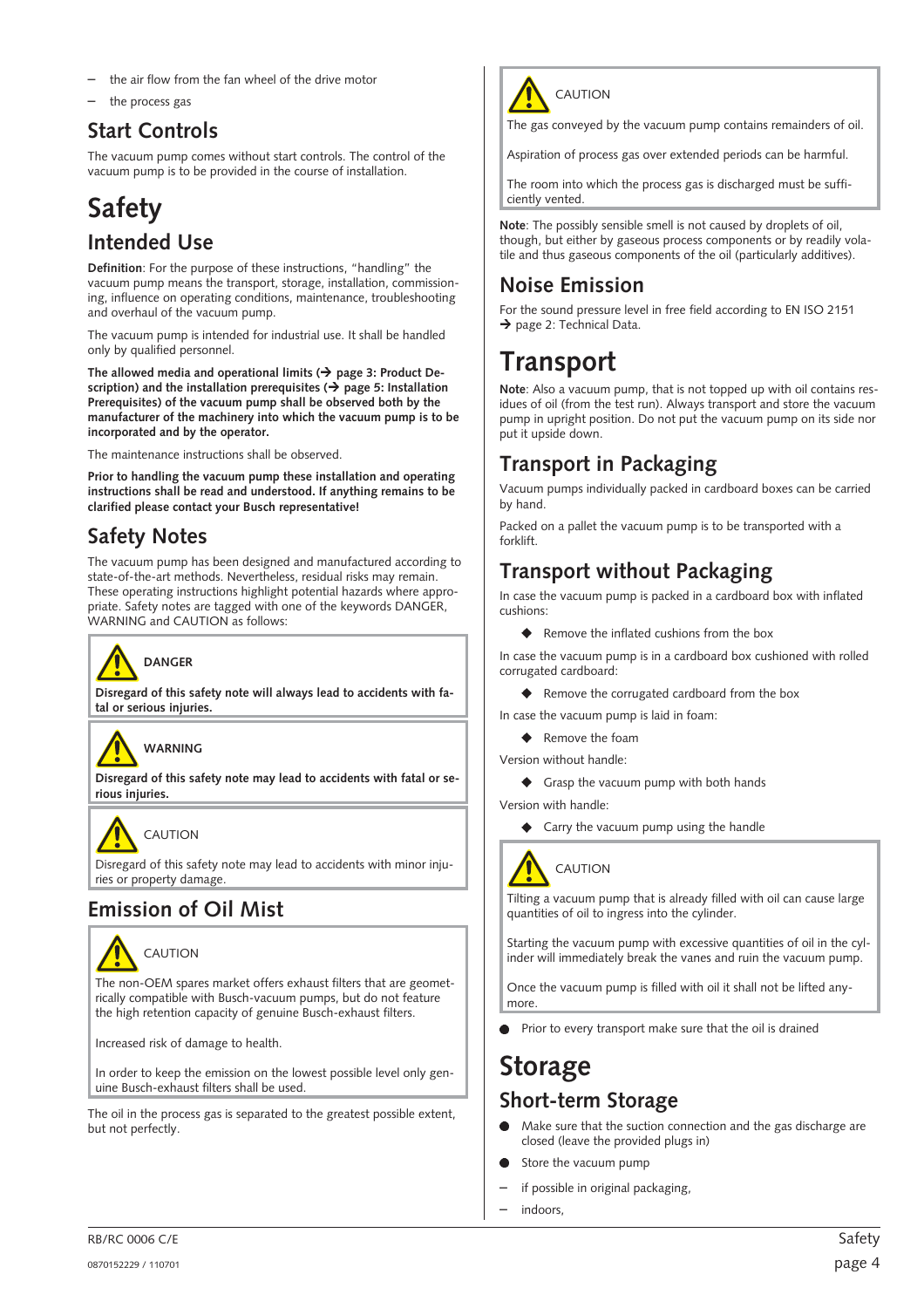- <span id="page-4-0"></span>– dry,
- dust free and
- vibration free

## **Conservation**

In case of adverse ambient conditions (e.g. aggressive atmosphere, frequent temperature changes) conserve the vacuum pump immediately. In case of favourable ambient conditions conserve the vacuum pump if a storage of more than 3 months is scheduled.

During the test run in the factory the inside of the vacuum pump was completely wetted with oil. Under normal conditions a treatment with conservation oil is therefore not required. In case it is advisable to treat the vacuum pump with conservation oil because of very adverse storage conditions, seek advice from your Busch representative!

 Make sure that all ports are firmly closed; seal all ports that are not sealed with PTFE-tape, gaskets or o-rings with adhesive tape

**Note**: VCI stands for "volatile corrosion inhibitor". VCI-products (film, paper, cardboard, foam) evaporate a substance that condenses in molecular thickness on the packed good and by its electro-chemical properties effectively suppresses corrosion on metallic surfaces. However, VCI-products may attack the surfaces of plastics and elastomers. Seek advice from your local packaging dealer! Busch uses CORTEC VCI 126 R film for the overseas packaging of large equipment.

- Wrap the vacuum pump in VCI film
- Store the vacuum pump
- if possible in original packing.
- indoors,
- dry,
- dust free and
- vibration free.

For commissioning after conservation:

- Make sure that all remains of adhesive tape are removed from the ports
- Commission the vacuum pump as described in the chapter Installation and Commissioning ( $\rightarrow$  page [5\)](#page-4-0)

## **Installation and Commissioning**

## **Installation Prerequisites**



In case of non-compliance with the installation prerequisites, particularly in case of insufficient cooling:

Risk of damage or destruction of the vacuum pump and adjoining plant components!

Risk of injury!

The installation prerequisites must be complied with.

 Make sure that the integration of the vacuum pump is carried out such that the essential safety requirements of the Machine Directive 2006/42/EC are complied with (in the responsibility of the designer of the machinery into which the vacuum pump is to be incorporated;  $\rightarrow$  page [18](#page-17-0): note in the EC-Declaration of Conformity)

### **Mounting Position and Space**

 Make sure that the environment of the vacuum pump is not potentially explosive

- Make sure that the following ambient conditions will be complied with:
- ambient temperature: 12 ... 30 °C

If the vacuum pump is installed in a colder environment than allowed with the oil used:

- Fit the vacuum pump with a temperature switch and control the vacuum pump such that it will start automatically when the oil sump temperature falls below the allowed temperature
- ambient pressure: atmospheric
- Make sure that the environmental conditions comply with the protection class of the drive motor (according to the nameplate)
- Make sure that the vacuum pump will be placed or mounted horizontally
- Make sure that in order to warrant a sufficient cooling there will be a clearance of minimum 2 cm between the vacuum pump and nearby walls
- Make sure that no heat sensitive parts (plastics, wood, cardboard, paper, electronics) will touch the surface of the vacuum pump
- Make sure that the installation space or location is vented such that a sufficient cooling of the vacuum pump is warranted



## CAUTION

During operation the surface of the vacuum pump may reach temperatures of more than 70 °C.

Risk of burns!

- Make sure that the vacuum pump will not be touched inadvertently during operation, provide a guard if appropriate
- Make sure that the sight glass (g) will remain easily accessible

If the oil change is meant to be performed on location:

- Make sure that the drain port (g) and the filling port (b) will remain easily accessible
- Make sure that enough space will remain for the removal and the reinsertion of the exhaust filter

### **Suction Connection**

**CAUTION** 



Intruding foreign objects or liquids can destroy the vacuum pump.

In case the inlet gas can contain dust or other foreign solid particles:

- Make sure that a suitable filter (5 micron or less) is installed upstream the vacuum pump
- Make sure that the suction line fits to the suction connection (c) of the vacuum pump
- Make sure that the gas will be sucked through a vacuum-tight flexible hose or a pipe

In case of using a pipe:

- $\blacklozenge$  Make sure that the pipe will cause no stress on the vacuum pump's connection, if necessary use an expansion joint
- Make sure that the line size of the suction line over the entire length is at least as large as the suction connection (c) of the vacuum pump

In case of very long suction lines it is prudent to use larger line sizes in order to avoid a loss of efficiency. Seek advice from your Busch representative!

If two or more vacuum pumps work on the same suction line, if the volume of the vacuum system is large enough to suck back oil or if the vacuum shall be maintained after switching off the vacuum pump:

 Provide a manual or automatic operated valve (= non-return valve) in the suction line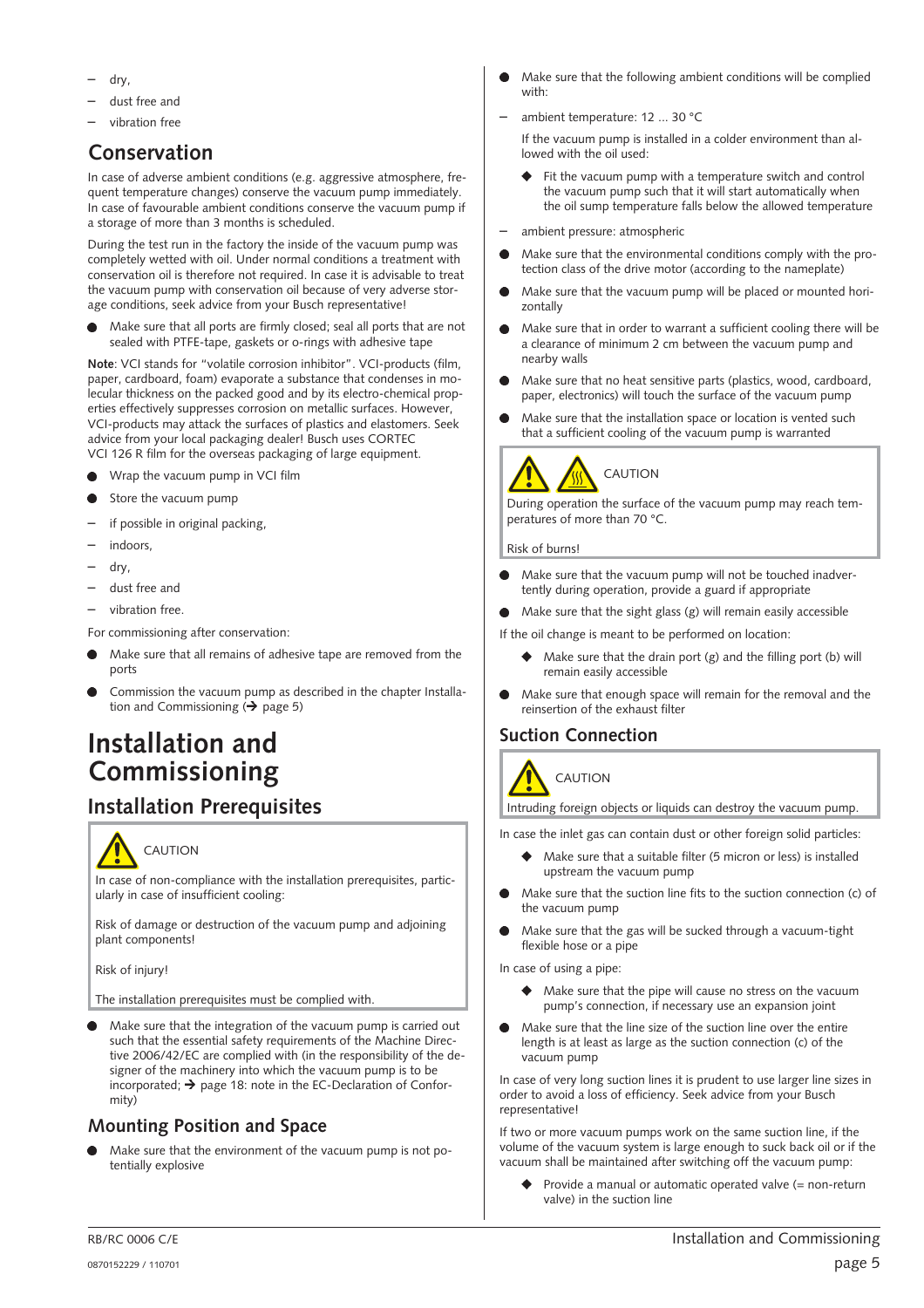<span id="page-5-0"></span>(the standard non-return valve that is installed inside the suction connection is not meant to be used for this purpose!)

If the vacuum pump is planned to be used for the suction of gas that contains limited quantities of condensable vapour:

- Provide a shut-off valve, a drip-leg and a drain cock in the suction line, so that condensates can be drained from the suction line
- Make sure that the suction line does not contain foreign objects, e.g. welding scales

#### **Gas Discharge**

**The discharged gas must flow without obstruction. It is not permitted to shut off or throttle the discharge line or to use it as a pressurised air source.**

The following guidelines for the discharge line do not apply, if the aspirated air is discharged to the environment right at the vacuum pump.



The discharged gas contains small quantities of vacuum oil.

Staying in vacuum oil contaminated air bears a risk of damage to health.

If air is discharged into rooms where persons stay, sufficient ventilation must be provided for.

 Make sure that the discharge line fits to the gas discharge (d) of the vacuum pump

In case of using a pipe:

- $\blacklozenge$  Make sure that the pipe will cause no stress on the vacuum pump's connection, if necessary use an expansion joint
- Make sure that the line size of the discharge line over the entire length is at least as large as the gas discharge (d) of the vacuum pump

In case the length of the discharge line exceeds 1 m it is prudent to use larger line sizes in order to avoid a loss of efficiency and an overload of the vacuum pump. Seek advice from your Busch representative!

 Make sure that the discharge line either slopes away from the vacuum pump or provide a liquid separator or a drip leg with a drain cock, so that no liquids can back up into the vacuum pump

## **WARNING**

**Discharge lines made from non-conductive material can build up static charge.**

**Static discharge can cause explosion of potentially existing oil mist.**

**The discharge line must be made of conductive material or provisions must be made against static discharge.**

### **Electrical Connection / Controls**

- Make sure that the stipulations acc. to the EMC-Directive 2004/108/EC and Low-Voltage-Directive 2006/95/EC as well as the EN-standards, electrical and occupational safety directives and the local or national regulations, respectively, are complied with (this is the responsibility of the designer of the machinery into which the vacuum pump is to be incorporated;  $\rightarrow$  page [18:](#page-17-0) note in the EC-Declaration of Conformity).
- Make sure that the power supply for the drive motor is compatible with the data on the nameplate of the drive motor
- Make sure that an overload protection according to EN 60204-1 is provided for the drive motor
- Make sure that the drive of the vacuum pump will not be affected by electric or electromagnetic disturbance from the mains; if necessary seek advice from the Busch service

In case of mobile installation:

 $\blacklozenge$  Provide the electrical connection with grommets that serve as strain-relief

## **Installation**

### **Mounting**

- Make sure that the installation prerequisites ( $\rightarrow$  page [5](#page-4-0)) are complied with
- Set down or mount the vacuum pump at its location

### **Connecting Electrically**



**Risk of electrical shock, risk of damage to equipment.**

**Electrical installation work must only be executed by qualified personnel that knows and observes the following regulations:**

**- IEC 364 or CENELEC HD 384 or DIN VDE 0100, respectively, - IEC-Report 664 or DIN VDE 0110,**

**- BGV A2 (VBG 4) or corresponding national accident prevention regulation.**

- Electrically connect the drive motor
- Connect the protective earth conductor

#### **Connection Scheme Three-Phase Motor**

Delta connection (low voltage):





Star connection (high voltage):



# CAUTION

Operation in the wrong direction of rotation can destroy the vacuum pump in short time.

Prior to starting-up it must be made sure that the vacuum pump is operated in the proper direction.

Version with three-phase motor:

- Determine the intended direction of rotation with the arrow (stuck on or cast)
- "Bump" the drive motor
- Watch the fan wheel of the drive motor and determine the direction of rotation just before the fan wheel stops

If the rotation must be changed:

Switch any two of the drive motor wires (three-phase motor)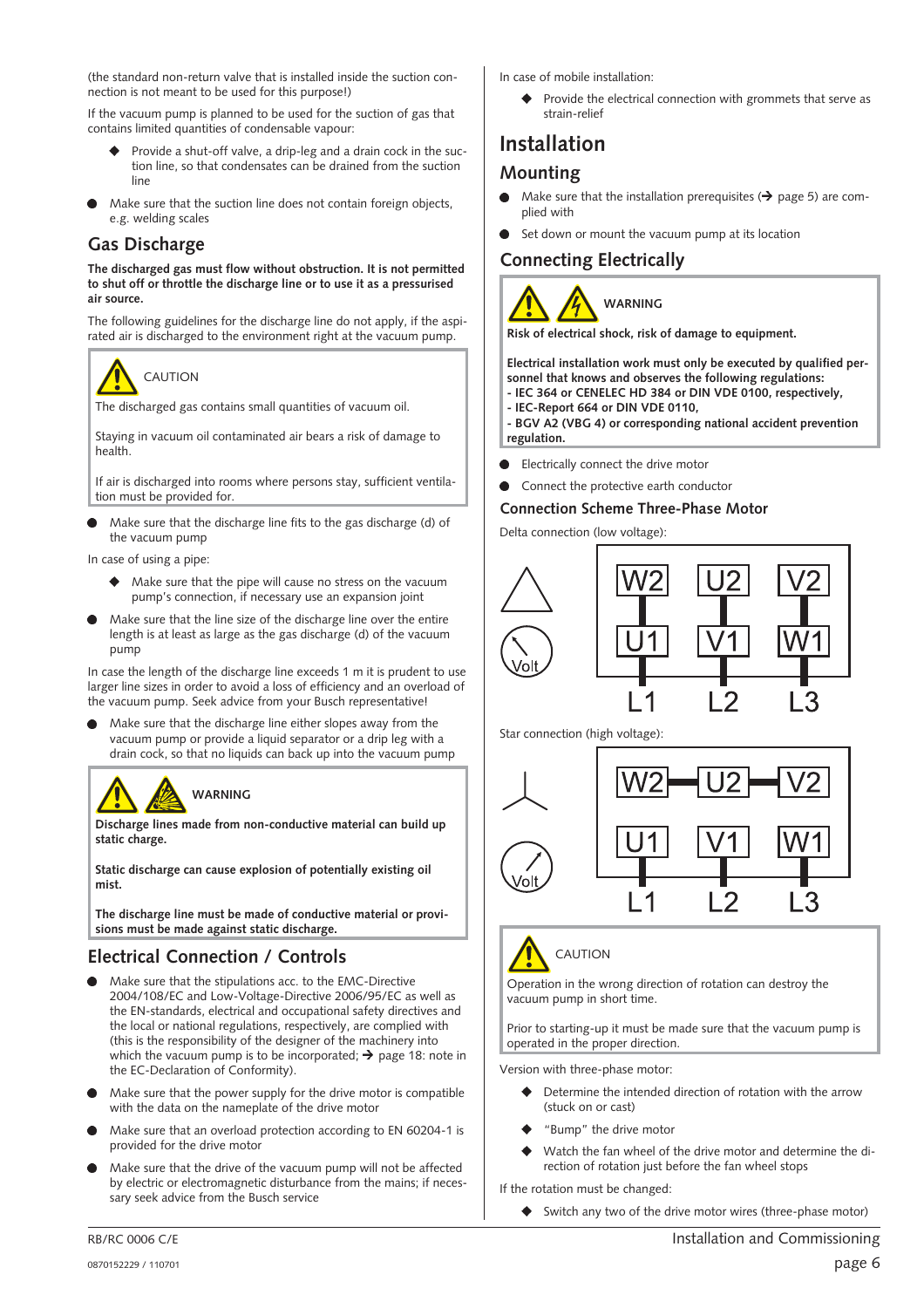### <span id="page-6-0"></span>**Connecting Lines/Pipes**

In case the suction line is equipped with a shut-off valve:

- ◆ Connect the suction line
- Connect the discharge line

Installation without discharge line:

- Make sure that the gas discharge (d) is open
- Make sure that all provided covers, guards, hoods etc. are mounted
- Make sure that cooling air inlets and outlets are not covered or obstructed and that the cooling air flow is not affected adversely in any other way

### **Filling Oil**

In case the vacuum pump was treated with conservation oil:

Drain the remainders of conservation oil



The vacuum pump is shipped without oil.

Operation without oil will ruin the vacuum pump in short time.

Prior to commissioning it must be made positively sure that oil is filled in.

The vacuum pump is delivered without oil (oil specification  $\rightarrow$  page [17:](#page-16-0) Oil).

 Keep approx. 0.1 litre(s) (RB 0006 C) or 0.2 litre(s) (RB 0006 E) resp. oil acc. to the table Oil ( $\rightarrow$  page [17](#page-16-0)) ready

**Note**: The amount given in these operating instructions is a guide. The sight glass (g) indicates the actual amount to be filled in.

## **CAUTION**

Filling oil through the suction connection (c) will result in breakage of the vanes and destruction of the vacuum pump.

Oil may be filled through the filling port (b) only.

## CAUTION

During operation the oil separator is filled with hot, pressurised oil mist.

Risk of injury from hot oil mist with open filling port.

Risk of injury if a loosely inserted filling plug (b) is ejected.

Remove the filling plug (b) only if the vacuum pump is stopped.

The vacuum pump must only be operated with the filling plug (b) firmly inserted.

- Remove the filling plug (b)
- Fill in approx. 0.1 litre(s) (RB 0006 C) or 0.2 litre(s) (RB 0006 E) resp. of oil
- Make sure that the level is between the MIN and the MAX-markings of the sight glass (g)
- Make sure that the seal ring is inserted into the filling plug (b) and undamaged, if necessary replace the filling plug (b)
- Firmly reinsert the filling plug (b) together with the seal ring

**Note**: Starting the vacuum pump with cold oil is made easier when at this very moment the suction line is neither closed nor covered with a rubber mat.

Switch on the vacuum pump

In case the suction line is equipped with a shut-off valve:

- ◆ Close the shut-off valve
- In case the suction line is not equipped with a shut-off valve:
	- ◆ Cover the suction connection (c) with a piece of rubber mat
- Let the vacuum pump run for a few minutes
- Shut down the vacuum pump and wait a few minutes
- Check that the level is between the MIN and the MAX-markings of the sight glass (g)
- In case the level has dropped below the MIN-marking:
	- ◆ Top-up oil
- In case the suction line is equipped with a shut-off valve:
	- ◆ Open the shut-off valve

In case the suction line is not equipped with a shut-off valve:

 $\blacklozenge$  Remove the piece of rubber mat and connect the suction line

### **Recording of Operational Parameters**

As soon as the vacuum pump is operated under normal operating conditions:

 Measure the drive motor current and record it as reference for future maintenance and troubleshooting work

## **Operation Notes**

#### **Use**



The vacuum pump is designed for operation under the conditions described below.

In case of disregard risk of damage or destruction of the vacuum pump and adjoining plant components!

Risk of injury!

The vacuum pump must only be operated under the conditions described below.

The vacuum pump is intended for

the suction

of

– air and other dry, non-aggressive, non-toxic and non-explosive gases

Conveying media with a lower or higher density than air leads to an increased thermal and/or mechanical load on the vacuum pump and is permissible only after prior consultation with Busch.

In case the vacuum pump is equipped with a gas ballast (optional) water vapour within the gas flow can be tolerated within certain limits ( $\rightarrow$  page [8](#page-7-0): Conveying Condensable Vapours). The conveyance of other vapours shall be agreed upon with Busch.

The vacuum pump is intended for the placement in a non-potentially explosive environment.

Version with oil return line to the suction connection (RC 0006 C/E):

The vacuum pump is thermally suitable for continuous operation (100 percent duty).

Version with oil return valve (RB 0006 C/E):

The vacuum pump is thermally suitable for continuous operation (observe the notes with regard to the oil recirculation:  $\rightarrow$  page [3:](#page-2-0) Oil Circulation;  $\rightarrow$  page [8](#page-7-0): Oil Return).

The vacuum pump is ultimate pressure proof.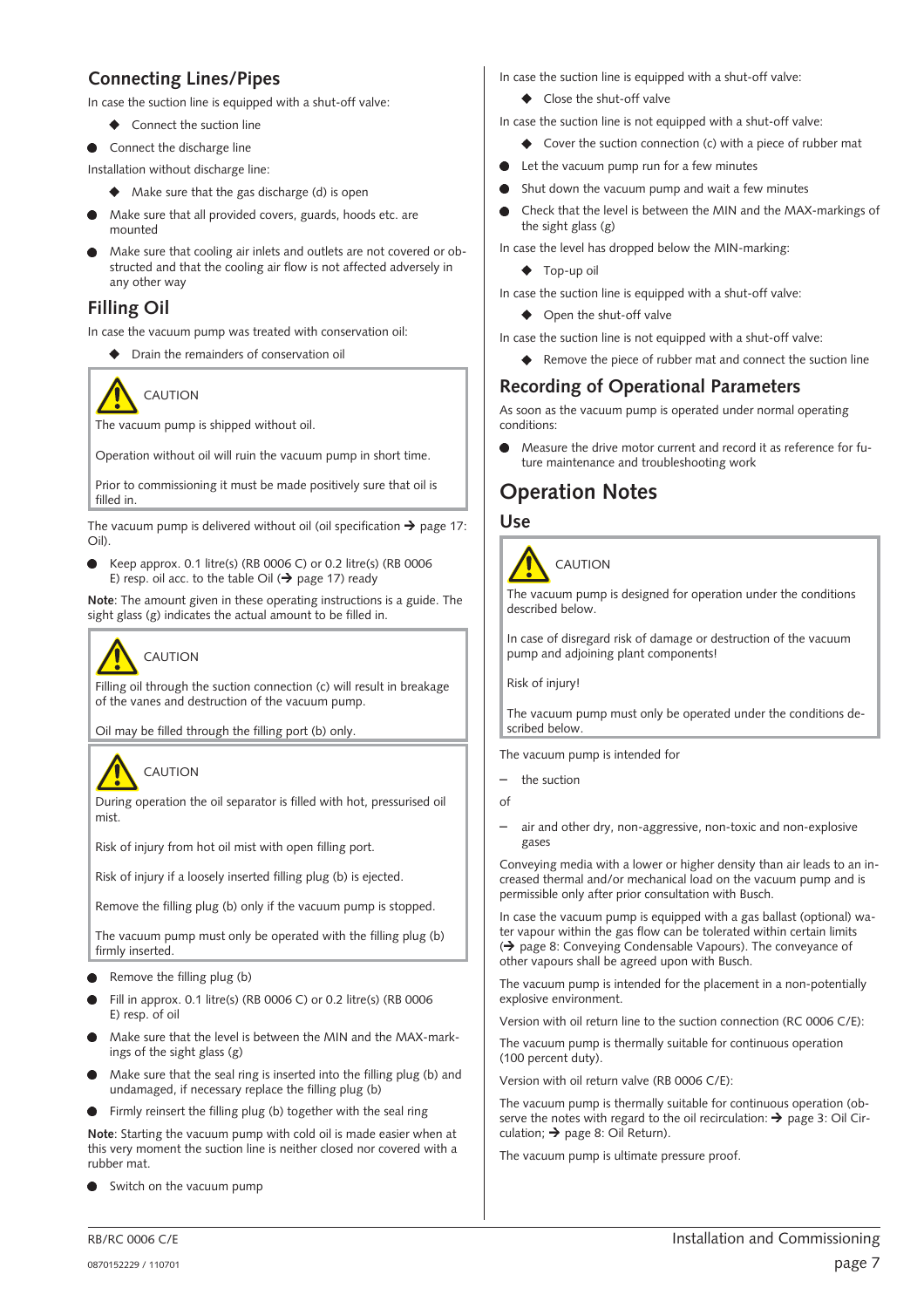<span id="page-7-0"></span>

During operation the surface of the vacuum pump may reach temperatures of more than 70 °C.

Risk of burns!

The vacuum pump shall be protected against contact during operation, it shall cool down prior to a required contact or heat protection gloves shall be worn.

# CAUTION

The gas conveyed by the vacuum pump contains remainders of oil.

Aspiration of process gas over extended periods can be harmful.

The room into which the process gas is discharged must be sufficiently vented.

- Make sure that all provided covers, guards, hoods etc. remain mounted
- Make sure that protective devices will not be disabled
- Make sure that cooling air inlets and outlets will not be covered or obstructed and that the cooling air flow will not be affected adversely in any other way
- Make sure that the installation prerequisites  $($   $\rightarrow$  page [5](#page-4-0): Installation Prerequisites) are complied with and will remain complied with, particularly that a sufficient cooling will be ensured

### **Oil Return**

Only for version with oil return valve (RB 0006 C/E):

During operation oil accumulates at the bottom of the upper chamber of the oil separator (f), which cannot flow down into the bottom chamber, as long as the vacuum pump runs (for detailed description:  $\rightarrow$  page [3:](#page-2-0) Oil Circulation).

At the latest after 0.5 hours of continuous operation, in case of high pressure difference between suction side and pressure side after a shorter period, the vacuum pump must be shut down for at least 5 minutes, so that the oil can run down from the upper chamber of the oil separator (f) into the bottom chamber. **Note**: This is a good time to check the temperature, the level and the colour of the oil.

### **Conveying Condensable Vapours**



Residual condensates dilute the oil, deteriorate its lubricating properties and can cause a seizure of the rotor.

Apply a suitable operating method to make sure that no condensates remain in the vacuum pump.

In order to use the vacuum pump for the conveyance of condensable vapours, the vacuum pump must be equipped with a shut-off valve in the suction line and with a gas ballast.

- Close the shut-off valve in the suction line
- Operate the vacuum pump with the suction line shut off for approx. half an hour, so that the operating temperature rises to approx. 75 °C
- At process start:
- Open the shut-off valve in the suction line
- At the process end:
- Close the shut-off valve in the suction line
- Operate the vacuum pump for another approx. half an hour

## **Maintenance**



**In case the vacuum pump conveyed gas that was contaminated with foreign materials which are dangerous to health, harmful material can reside in filters.**

**Danger to health during inspection, cleaning or replacement of filters.**

**Danger to the environment.**

**Personal protective equipment must be worn during the handling of contaminated filters.**

**Contaminated filters are special waste and must be disposed of separately in compliance with applicable regulations.**





During operation the surface of the vacuum pump may reach temperatures of more than 70 °C.

Risk of burns!

- Prior to action that requires touching of the vacuum pump, let the vacuum pump cool down, however, if the oil is to be drained, for no more than 20 minutes (the oil shall still be warm when being drained)
- Prior to disconnecting connections make sure that the connected pipes/lines are vented to atmospheric pressure

## **Maintenance Schedule**

**Note**: The maintenance intervals depend very much on the individual operating conditions. The intervals given below shall be considered as starting values which should be shortened or extended as appropriate. Particularly heavy duty operation, such like high dust loads in the environment or in the process gas, other contaminations or ingress of process material, can make it necessary to shorten the maintenance intervals significantly.

#### **Daily:**

Check the level and the colour of the oil ( $\rightarrow$  page [9](#page-8-0): Checking the Oil)

#### **Weekly:**

 Check the vacuum pump for oil leaks - in case of leaks have the vacuum pump repaired (Busch service)

#### **Monthly:**

- $\bullet$  Check the function of the exhaust filter ( $\rightarrow$  page [10:](#page-9-0) Exhaust Filter)
- Make sure that the vacuum pump is shut down and locked against inadvertent start up

In case an inlet air filter is installed:

 $\blacklozenge$  Check the inlet air filter, if necessary replace

In case of operation in a dusty environment:

 $\blacklozenge$  Clean as described under  $\rightarrow$  page [8:](#page-7-0) Every 6 Months:

#### **Every 6 Months:**

- Make sure that the housing is free from dust and dirt, clean if necessary
- Make sure that the vacuum pump is shut down and locked against inadvertent start up
- Clean the fan cowling, the fan wheel, the ventilation grille and the cooling fins

#### **Every Year:**

 Make sure that the vacuum pump is shut down and locked against inadvertent start up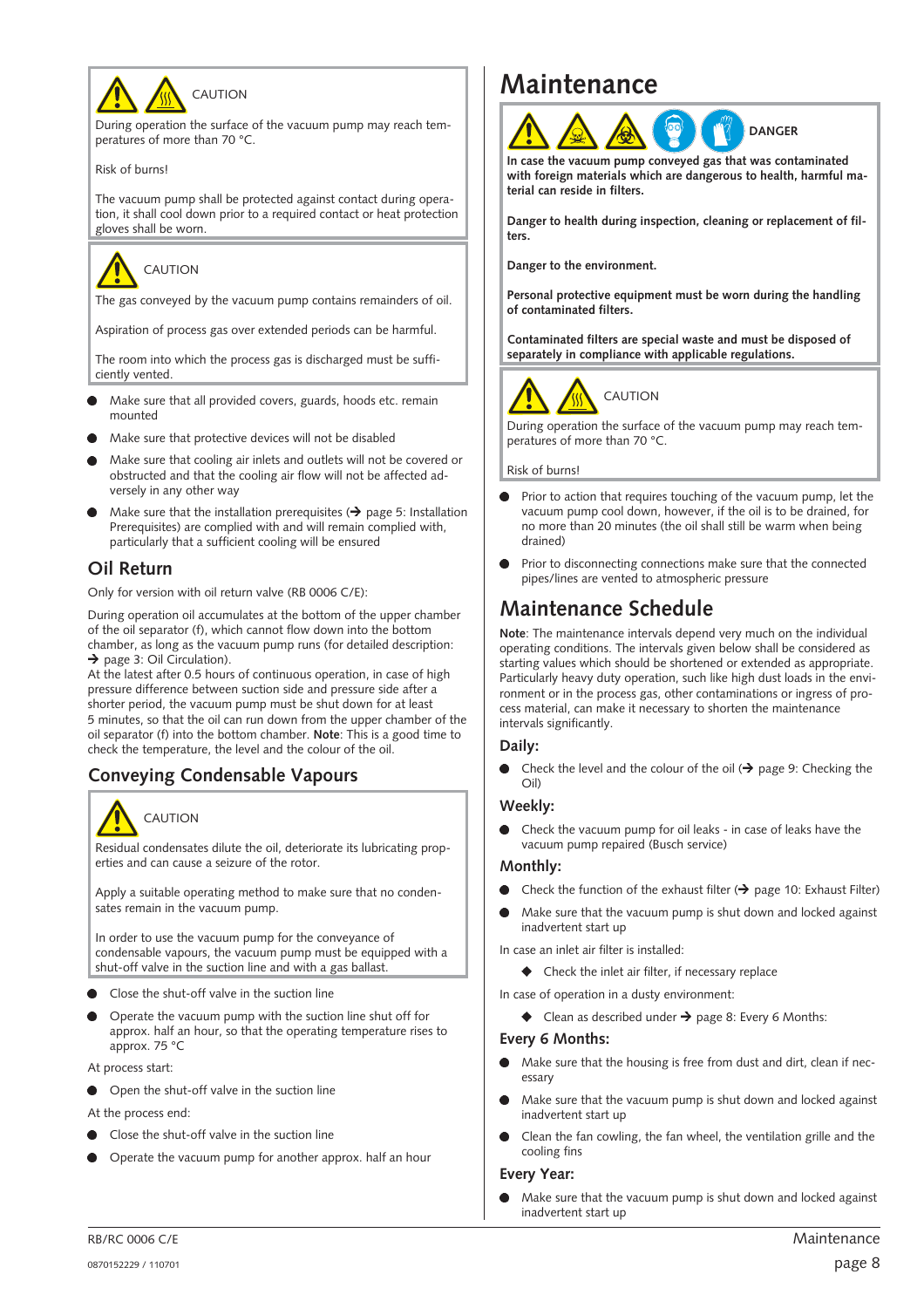#### <span id="page-8-0"></span>Replace the exhaust filter ( $\rightarrow$  page [10:](#page-9-0) Exhaust Filter)

In case an inlet air filter is installed:

- ◆ Replace the inlet air filter
- Check the inlet screen, clean if necessary

Version with gas ballast with paper filter:

#### $\blacklozenge$  Replace the filter

#### **Every 500 - 2000 Operating Hours:**

 $\leftrightarrow$  page [9](#page-8-0): Oil Life):

Change the oil ( $\rightarrow$  page [9:](#page-8-0) Oil Change)

## **Checking the Oil**

### **Checking the Level**

- Make sure that the vacuum pump is shut down and the oil has collected at the bottom of the oil separator (f)
- Read the level on the sight glass (g)

In case the level has dropped underneath the MIN-marking:

 $\blacklozenge$  Top up oil  $\blacklozenge$  page [9](#page-8-0): Topping up Oil)

In case the level exceeds the MAX-marking:

- Excessive dilution with condensates change the oil and check the process
- If appropriate retrofit a gas ballast (Busch Service) and observe the chapter Conveying Condensable Vapours ( $\rightarrow$  page [8](#page-7-0))

In case the level exceeds the MAX-marking despite proper use of the gas ballast:

◆ Replace the filter

### **Topping up Oil**

**Note**: Under normal conditions there should be no need to top up oil during the recommended oil change intervals. A significant level drop indicates a malfunction  $\leftrightarrow$  page [12:](#page-11-0) Troubleshooting).

**Note**: During operation the exhaust filter gets saturated with oil. It is therefore normal that the oil level will drop slightly after replacement of the exhaust filter.



Filling oil through the suction connection (c) will result in breakage of the vanes and destruction of the vacuum pump.

Oil may be filled through the filling port (b) only.



During operation the oil separator is filled with hot, pressurised oil mist.

Risk of injury from hot oil mist with open filling port.

Risk of injury if a loosely inserted filling plug (b) is ejected.

Remove the filling plug (b) only if the vacuum pump is stopped.

The vacuum pump must only be operated with the filling plug (b) firmly inserted.

- Make sure that the vacuum pump is shut down and locked against inadvertent start up
- Remove the filling plug (b)
- Top up oil until the level reaches the middle of the sight glass (g)
- Make sure that the seal ring is inserted into the filling plug (b) and undamaged, if necessary replace the filling plug (b)
- Firmly reinsert the filling plug (b) together with the seal ring

### **Checking the Colour of the Oil**

**Note**: The oil should be light, either transparent, a little foamy or a little tarnished. A milky discolouration that does not vanish after sedation of the oil indicates contamination with foreign material. Oil that is either contaminated with foreign material or burnt must be changed  $($   $\rightarrow$  page [9](#page-8-0): Oil Change).

In case the oil appears to be contaminated with water or other condensates despite proper use of the gas ballast:

◆ Replace the filter

## **Oil Life**

The oil life depends very much on the operating conditions. A clean and dry air stream and operating temperatures below 100 °C are ideal. Under these conditions the oil shall be changed every 500 to 2000 operating hours or after half a year.

Under very unfavourable operating conditions the oil life can be less than 500 operating hours. Extremely short life times indicate malfunctions ( $\rightarrow$  page [12](#page-11-0): Troubleshooting) or unsuitable operating conditions, though.

Chosing a synthetic oil instead of a mineral oil can extend the oil life. To select the oil best suited oil for your process please contact your Busch representative.

If there is no experience available with regard to the oil life under the prevailing operation conditions, it is recommended to have an oil analysis carried out every 500 operating hours and establish the change interval accordingly.

## **Oil Change**



**In case the vacuum pump conveyed gas that was contaminated with harmful foreign material the oil will be contaminated with harmful material.**

**Danger to health during the changing of contaminated oil.**

**Danger to the environment.**

**Personal protective equipment must be worn during the changing of contaminated oil.**

**Contaminated oil is special waste and must be disposed of separately in compliance with applicable regulations.**

### **Draining Used Oil**

**Note**: After switching off the vacuum pump at normal operating temperature wait no more than 20 minutes before the oil is drained (the oil shall still be warm when being drained).

- Make sure that the vacuum pump is shut down and locked against inadvertent start up
- Make sure that the vacuum pump is vented to atmospheric pressure
- Put a drain tray underneath the sight glass (g)
- Remove the sight glass (g) and drain the oil

When the oil stream dwindles:

- Reinsert the sight glass (g)
- Switch the vacuum pump on for a few seconds
- Make sure that the vacuum pump is shut down and locked against inadvertent start up
- Remove the sight glass (g) again and drain the remaining oil
- Make sure that the seal ring is inserted into the sight glass (g) and undamaged, replace if necessary
- Firmly reinsert the sight glass (g) together with the seal ring
- Dispose of the used oil in compliance with applicable regulations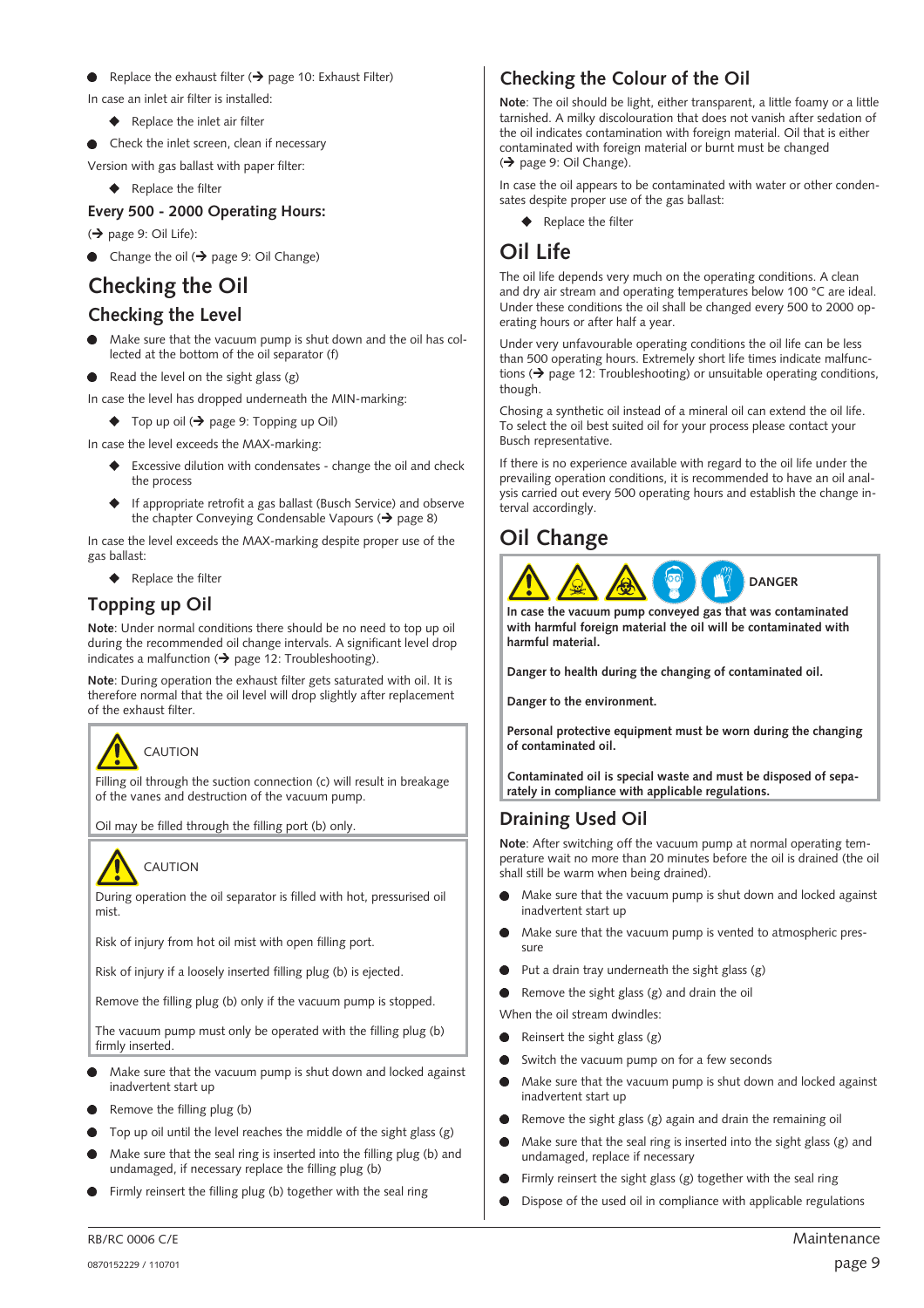### <span id="page-9-0"></span>**Flushing the Vacuum Pump**



**Degraded oil can choke pipes and coolers.**

**Risk of damage to the vacuum pump due to insufficient lubrication.**

**Risk of explosion due to overheating.**

**If there is a suspicion that deposits have gathered inside the vacuum pump the vacuum pump shall be flushed.**

- Make sure that all the used oil is drained
- Create 0.1 litre(s) (RB 0006 C) or 0.2 litre(s) (RB 0006 E) resp. flushing agent from 50 percent oil and 50 percent paraffin or diesel fuel/fuel oil
- Make sure that the sight glass (g) is firmly inserted
- Remove the filling plug (b)
- **Fill in the flushing agent**
- Firmly reinsert the filling plug (b)
- Close the suction line
- Run the vacuum pump for at least half an hour
- Drain the flushing agent and dispose of it in compliance with applicable regulations

**Note**: Due to the use of paraffin and even more in case of using diesel fuel/fuel oil, an unpleasant odour can occur after recommissioning. If this is a problem, diesel fuel/fuel oil should be avoided and the vacuum pump be run at idle in a suitable place until the unpleasant odour vanishes.

### **Filling in Fresh Oil**

**Note**: In case the exhaust filter is yet to be removed, fill in fresh oil only after the exhaust filter is in place again.

 Keep 0.1 litre(s) (RB 0006 C) or 0.2 litre(s) (RB 0006 E) resp. oil acc. to the table Oil ( $\rightarrow$  page [17\)](#page-16-0) ready

**Note**: The amount given in these operating instructions is a guide. The sight glass (g) indicates the actual amount to be filled in.

Make sure that the sight glass (g) is firmly inserted



Filling oil through the suction connection (c) will result in breakage of the vanes and destruction of the vacuum pump.

Oil may be filled through the filling port (b) only.

- Remove the filling plug (b)
- Fill in approx. 0.1 litre(s) (RB 0006 C) or 0.2 litre(s) (RB 0006 E) resp. of oil
- Make sure that the level is between the MIN and the MAX-markings of the sight glass (g)
- Make sure that the seal ring is inserted into the filling plug (b) and undamaged, if necessary replace the filling plug (b)
- Firmly reinsert the filling plug (b) together with the seal ring

## **Exhaust Filter**

### **Checks during Operation**

- Make sure that the vacuum pump is running
- Check that the drive motor current drawn is in the usual range

Version with oil return valve (RB 0006 C/E):

**Note**: The discharged gas will also contain oil if the vacuum pump is operated without interruption for too long a period  $($   $\rightarrow$  page [7](#page-6-0): Operation Notes).

Check that the discharged gas is free from oil

#### **Assessment**

If

the drive motor draws too much current and/or the pump flow rate has dropped,

then the exhaust filter is clogged and must be replaced.

**Note**: Exhaust filters cannot be cleaned successfully. Clogged exhaust filters must be replaced with new ones.

If

the drive motor draws less current than usual,

then the exhaust filter is broken through and must be replaced.

If the discharged gas contains oil,

the exhaust filter can either be clogged or broken through and, if applicable, must be replaced.

### **Change of the Exhaust Filter**



**In case the vacuum pump conveyed gas that was contaminated with harmful foreign material the exhaust filter will be contaminated with harmful material.**

**Danger to health during the changing of the contaminated exhaust filter.**

**Danger to the environment.**

**Wear personal protective equipment during the changing of the contaminated exhaust filter.**

**Used exhaust filters are special waste and must be disposed of separately in compliance with applicable regulations.**

#### **Removing the Exhaust Filter**

- Make sure that the vacuum pump is shut down and locked against inadvertent start up
- Prior to disconnecting pipes/lines make sure that the connected pipes/lines are vented to atmospheric pressure
- Make sure that the oil is drained
- **•** Remove the discharge line, if necessary
- Remove the oil separator (f)
- Undo the exhaust filter from the oil separator (f)

#### **Inserting the Exhaust Filter**



The non-OEM spares market offers exhaust filters that are geometrically compatible with Busch-vacuum pumps, but do not feature the high retention capacity of genuine Busch-exhaust filters and deteriorate the service life and the efficiency of the vacuum pump due to their increased back pressure.

Increased risk of damage to health.

Adverse effect on efficiency and service life.

In order to keep the emission on the lowest possible level and to preserve efficiency and service life only genuine Busch-exhaust filters shall be used.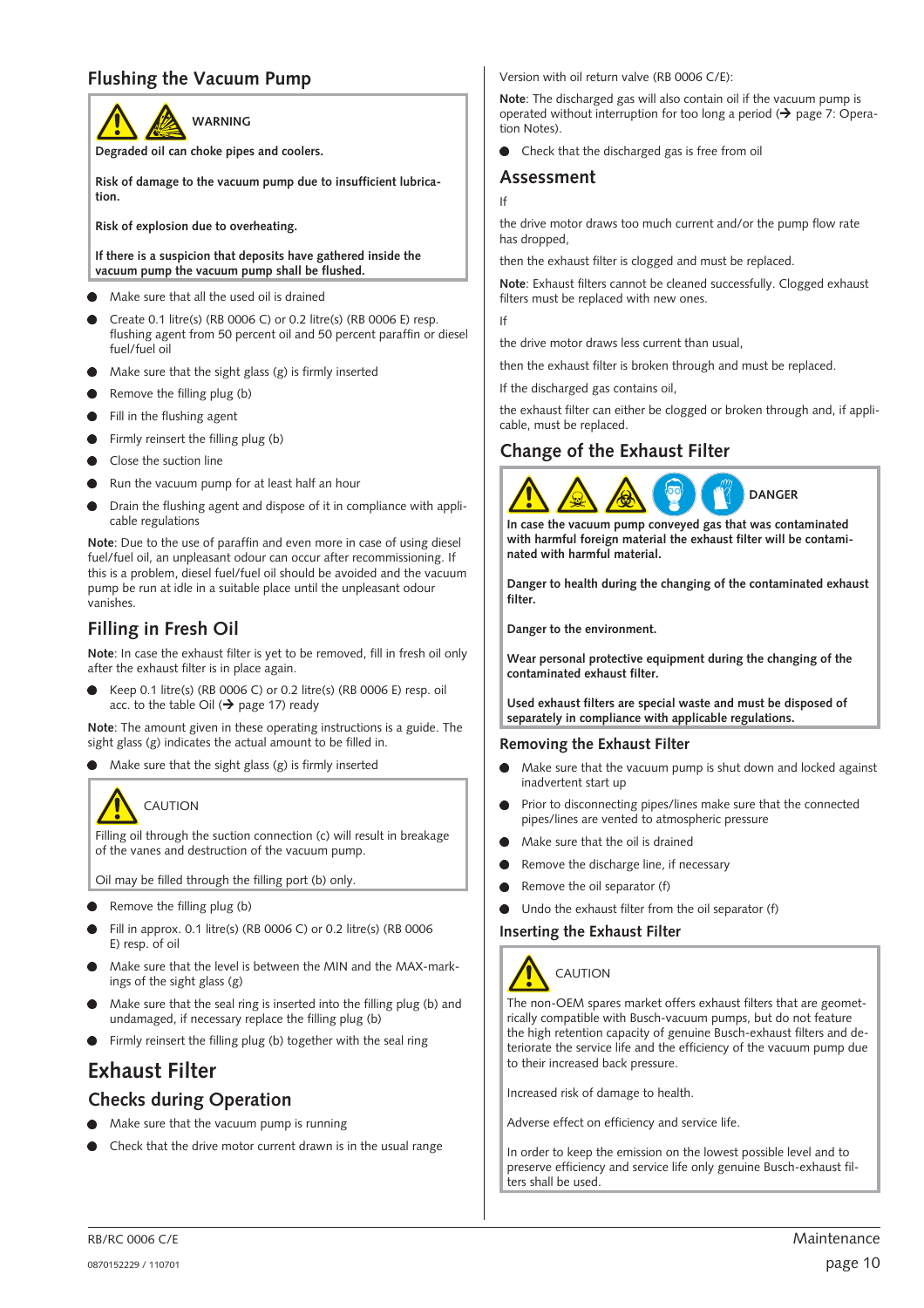- <span id="page-10-0"></span> Make sure that the new exhaust filter is equipped with a new o-ring
- Apply oil on the o-ring on the thread of the exhaust filter
- Screw in the exhaust filter
- Make sure that the seal of the oil separator (f) is clean and undamaged, replace if necessary
- Mount the oil separator (f) together with the seal
- Fill in oil

**Note**: During operation the exhaust filter gets saturated with oil. It is therefore normal that the oil level will drop slightly after replacement of the exhaust filter.

## **Overhaul**



In order to achieve best efficiency and a long life the vacuum pump was assembled and adjusted with precisely defined tolerances.

This adjustment will be lost during dismantling of the vacuum pump.

It is therefore strictly recommended that any dismantling of the vacuum pump that is beyond of what is described in this manual shall be done by Busch service.



**In case the vacuum pump conveyed gas that was contaminated with harmful foreign material the oil and the exhaust filter(s) will be contaminated with harmful material.**

**Harmful material can reside in pores, gaps and internal spaces of the vacuum pump.**

**Danger to health during dismantling of the vacuum pump.**

**Danger to the environment.**

**Prior to shipping the vacuum pump shall be decontaminated as good as possible and the contamination status shall be stated in a "Declaration of Contamination" (form downloadable from www.busch-vacuum.com).**

Busch service will only accept vacuum pumps that come with a completely filled in and legally binding signed "Declaration of Contamination" (form downloadable from www.busch-vacuum.com).

## **Removal from Service**

## **Temporary Removal from Service**

**•** Prior to disconnecting pipes/lines make sure that all pipes/lines are vented to atmospheric pressure

## **Recommissioning**



Vanes can stick after a long period of standstill.

Risk of vane breakage if the vacuum pump is started with the drive motor.

After longer periods of standstill the vacuum pump shall be turned by hand.

After longer periods of standstill:

 Make sure that the vacuum pump is locked against inadvertent start up

- Remove the cover around the fan of the drive motor
- Slowly rotate the fan wheel by hand several revolutions in the intended direction of rotation (see stuck on or cast arrow)
- Mount the cover around the fan wheel of the drive motor
- If deposits could have gathered in the vacuum pump:
	- $\blacklozenge$  Flush the vacuum pump ( $\blacktriangleright$  page [8:](#page-7-0) Maintenance)
- Observe the chapter Installation and Commissioning ( $\rightarrow$  page [5](#page-4-0))

## **Dismantling and Disposal**



**In case the vacuum pump conveyed gas that was contaminated with harmful foreign material the oil and the exhaust filter(s) will be contaminated with harmful material.**

**Harmful material can reside in pores, gaps and internal spaces of the vacuum pump.**

**Danger to health during dismantling of the vacuum pump.**

**Danger to the environment.**

**During dismantling of the vacuum pump personal protective equipment must be worn.**

**The vacuum pump must be decontaminated prior to disposal.**

**Oil and exhaust filters must be disposed of separately in compliance with applicable regulations.**



## CAUTION

Used oil and used exhaust filters are special waste and must be disposed of in compliance with applicable regulations.

- Remove the exhaust filter ( $\rightarrow$  page [10](#page-9-0): Exhaust Filter)
- Drain the oil
- Make sure that materials and components to be treated as special waste have been separated from the vacuum pump
- Make sure that the vacuum pump is not contaminated with harmful foreign material

According to the best knowledge at the time of printing of this manual the materials used for the manufacture of the vacuum pump involve no risk.

- Dispose of the used oil in compliance with applicable regulations
- Dispose of special waste in compliance with applicable regulations
- Dispose of the vacuum pump as scrap metal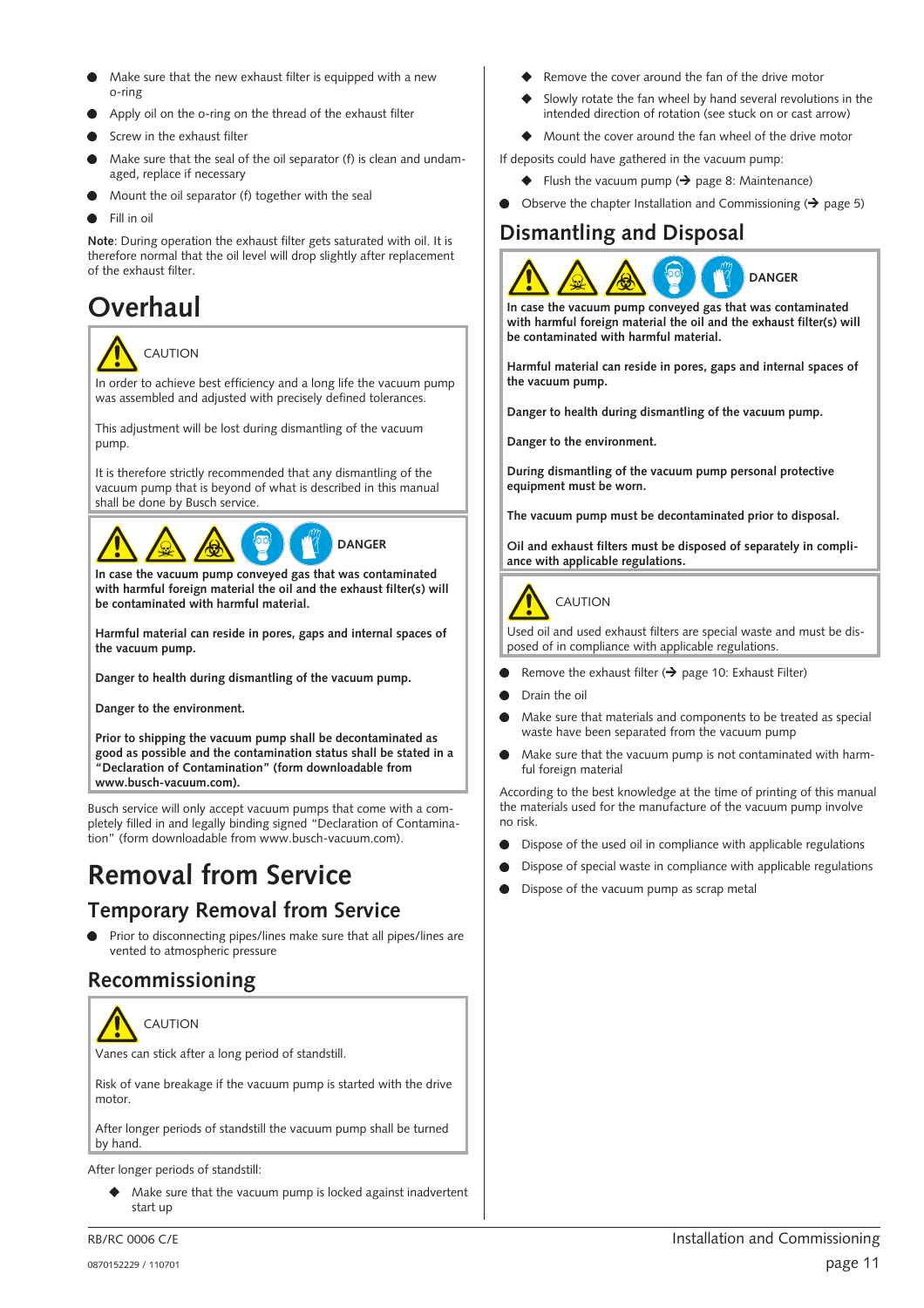## <span id="page-11-0"></span>**Troubleshooting**

WARNING

**Risk of electrical shock, risk of damage to equipment.**

- **Electrical installation work must only be executed by qualified personnel that knows and observes the following regulations:**
- **IEC 364 or CENELEC HD 384 or DIN VDE 0100, respectively,**

**- IEC-Report 664 or DIN VDE 0110,**

**- BGV A2 (VBG 4) or equivalent national accident prevention regulation.**



During operation the surface of the vacuum pump may reach temperatures of more than 70 °C.

Risk of burns!

Let the vacuum pump cool down prior to a required contact or wear heat protection gloves.

| Problem                                                                                                                                                                                              | Possible Cause                                                                                                                               | Remedy                                                                                  |
|------------------------------------------------------------------------------------------------------------------------------------------------------------------------------------------------------|----------------------------------------------------------------------------------------------------------------------------------------------|-----------------------------------------------------------------------------------------|
| The vacuum pump does not reach the usual<br>pressure<br>The drive motor draws a too high current<br>(compare with initial value after commission-<br>ing)<br>Evacuation of the system takes too long | The vacuum system or suction line is not<br>leak-tight                                                                                       | Check the hose or pipe connections for possi-<br>ble leak                               |
|                                                                                                                                                                                                      | In case a vacuum relief valve/regulating system<br>is installed:<br>The vacuum relief valve/regulating system is<br>misadjusted or defective | Adjust, repair or replace, respectively                                                 |
|                                                                                                                                                                                                      | Contaminated oil (the most common cause)                                                                                                     | Change the oil<br>$\Theta$ page 8: Maintenance)                                         |
|                                                                                                                                                                                                      | No or not enough oil in the reservoir                                                                                                        | Top up oil<br>$\leftrightarrow$ page 8: Maintenance)                                    |
|                                                                                                                                                                                                      | The exhaust filter is partially clogged                                                                                                      | Replace the exhaust filter<br>$\rightarrow$ page 8: Maintenance)                        |
|                                                                                                                                                                                                      | The screen in the suction connection (c) is par-<br>tially clogged                                                                           | Clean the screen<br>If cleaning is required too frequently install a<br>filter upstream |
|                                                                                                                                                                                                      | In case a filter is installed on the suction<br>connection (c):<br>The filter on the suction connection (c) is par-<br>tially clogged        | Clean or replace the inlet air filter, respectively                                     |
|                                                                                                                                                                                                      | Partial clogging in the suction, discharge or<br>pressure line                                                                               | Remove the clogging                                                                     |
|                                                                                                                                                                                                      | Long suction, discharge or pressure line with<br>too small diameter                                                                          | Use larger diameter                                                                     |
|                                                                                                                                                                                                      | The valve disk of the inlet non-return valve is<br>stuck in closed or partially open position                                                | Disassemble the inlet, clean the screen and the<br>valve as required and reassemble     |
|                                                                                                                                                                                                      | A shaft seal is leaking                                                                                                                      | Replace the shaft seal ring (Busch service)                                             |
|                                                                                                                                                                                                      | A vane is blocked in the rotor or otherwise<br>damaged                                                                                       | Free the vanes or replace with new ones<br>(Busch service)                              |
|                                                                                                                                                                                                      | The radial clearance between the rotor and<br>the cylinder is no longer adequate                                                             | Readjust the vacuum pump (Busch service)                                                |
|                                                                                                                                                                                                      | Internal parts are worn or damaged                                                                                                           | Repair the vacuum pump (Busch service)                                                  |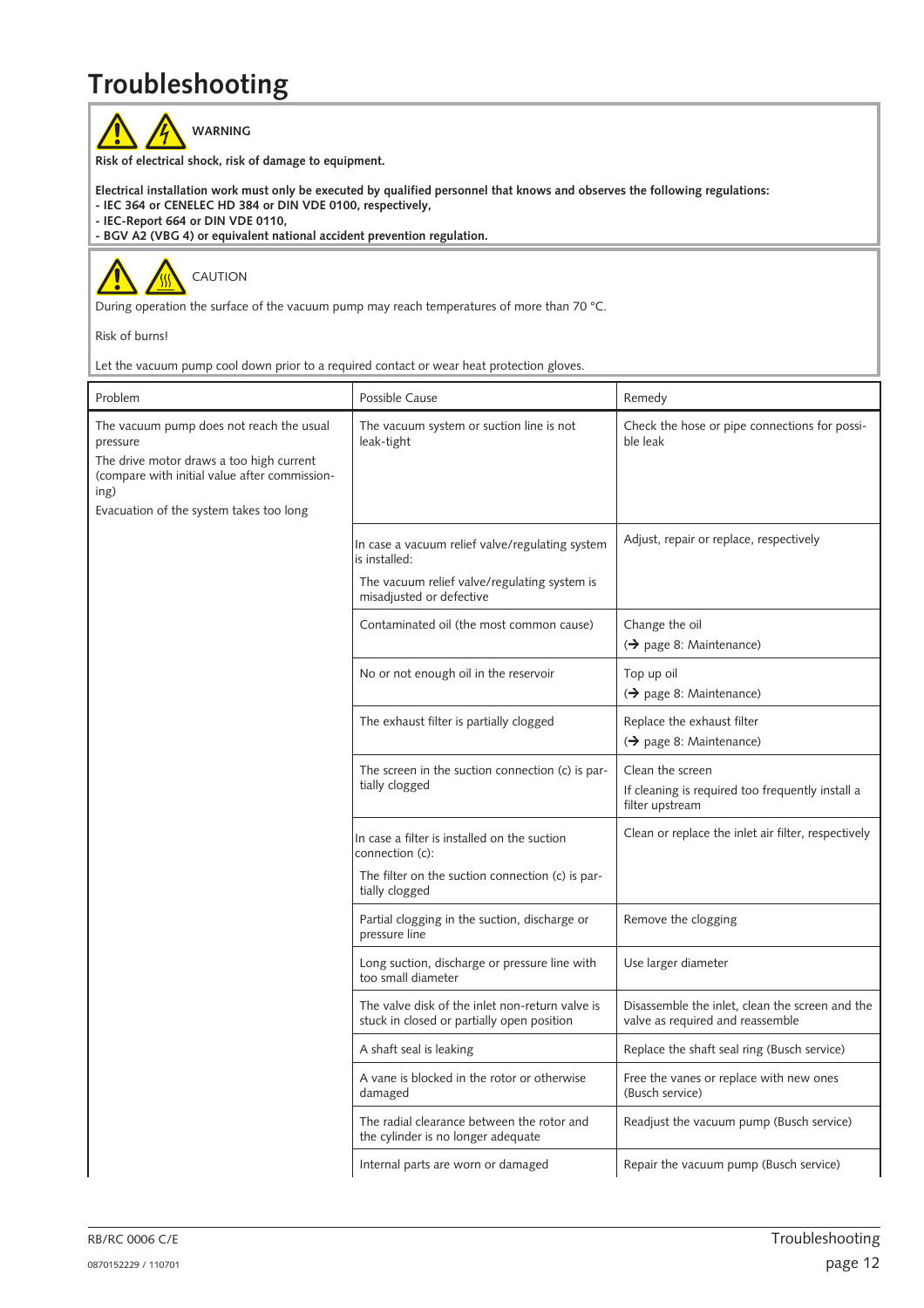| The gas conveyed by the vacuum pump smells<br>displeasing | Process components evaporating under vac-<br>uum<br>Readily volatile and thus gaseous components<br>of the oil, e.g. additives, particularly right after<br>an oil change.<br>Note: This is no indication of a malfunction of<br>the oil separator. The oil separator is able to<br>retain droplets of oil, however no gaseous<br>components of it. | Check the process, if applicable<br>Use a different type of oil, if applicable                                                                                                                                                                                                                                                                              |
|-----------------------------------------------------------|-----------------------------------------------------------------------------------------------------------------------------------------------------------------------------------------------------------------------------------------------------------------------------------------------------------------------------------------------------|-------------------------------------------------------------------------------------------------------------------------------------------------------------------------------------------------------------------------------------------------------------------------------------------------------------------------------------------------------------|
| The vacuum pump does not start                            | The drive motor is not supplied with the cor-<br>rect voltage or is overloaded<br>The drive motor starter overload protection is<br>too small or trip level is too low                                                                                                                                                                              | Supply the drive motor with the correct volt-<br>age<br>Compare the trip level of the drive motor<br>starter overload protection with the data on<br>the nameplate, correct if necessary<br>In case of high ambient temperature: set the<br>trip level of the drive motor starter overload<br>protection 5 percent above the nominal drive<br>motor current |
|                                                           | One of the fuses has blown                                                                                                                                                                                                                                                                                                                          | Check the fuses                                                                                                                                                                                                                                                                                                                                             |
|                                                           | Version with alternating current motor:<br>The drive motor capacitor is defective                                                                                                                                                                                                                                                                   | Repair the drive (Busch service)                                                                                                                                                                                                                                                                                                                            |
|                                                           | The connection cable is too small or too long<br>causing a voltage drop at the vacuum pump                                                                                                                                                                                                                                                          | Use sufficiently dimensioned cable                                                                                                                                                                                                                                                                                                                          |
|                                                           | The vacuum pump or the drive motor is<br>blocked                                                                                                                                                                                                                                                                                                    | Make sure the drive motor is disconnected<br>from the power supply<br>Remove the fan cover<br>Try to turn the drive motor with the vacuum<br>pump by hand<br>If the vacuum pump is blocked:<br>Repair the vacuum pump (Busch service)                                                                                                                       |
|                                                           | The drive motor is defective                                                                                                                                                                                                                                                                                                                        | Replace the drive motor (Busch service)                                                                                                                                                                                                                                                                                                                     |
| The vacuum pump is blocked                                | Solid foreign matter has entered the vacuum<br>pump                                                                                                                                                                                                                                                                                                 | Repair the vacuum pump (Busch service)<br>Make sure the suction line is equipped with a<br>screen<br>If necessary additionally provide a filter                                                                                                                                                                                                             |
|                                                           | Corrosion in the vacuum pump from remain-<br>ing condensate                                                                                                                                                                                                                                                                                         | Repair the vacuum pump (Busch service)<br>Check the process<br>Observe the chapter Conveying Condensable<br>Vapours ( $\rightarrow$ page 8)                                                                                                                                                                                                                 |
|                                                           | Version with three-phase motor:<br>The vacuum pump was run in the wrong di-<br>rection                                                                                                                                                                                                                                                              | Repair the vacuum pump (Busch service)<br>When connecting the vacuum pump make<br>sure the vacuum pump will run in the correct<br>direction ( $\rightarrow$ page 6: Installation)                                                                                                                                                                           |
|                                                           | After shutting down the vacuum pump the<br>vacuum system exerted underpressure onto<br>the pump chamber which sucked back exces-<br>sive oil from the oil separator into the pump<br>chamber<br>When the vacuum pump was restarted too<br>much oil was enclosed between the vanes<br>Oil could not be compressed and thus broke a<br>vane           | Repair the vacuum pump (Busch service)<br>Make sure the vacuum system will not exert<br>underpressure onto the shut-down vacuum<br>pump, if necessary provide an additional<br>shut-off valve or non-return valve                                                                                                                                           |
|                                                           | After shutting down the vacuum pump con-<br>densate ran into the pump chamber<br>When the vacuum pump was restarted too<br>much condensate was enclosed between the<br>vanes<br>Condensate could not be compressed and<br>thus broke a vane                                                                                                         | Repair the vacuum pump (Busch service)<br>Make sure no condensate will enter the<br>vacuum pump, if necessary provide a drip leg<br>and a drain cock<br>Drain condensate regularly                                                                                                                                                                          |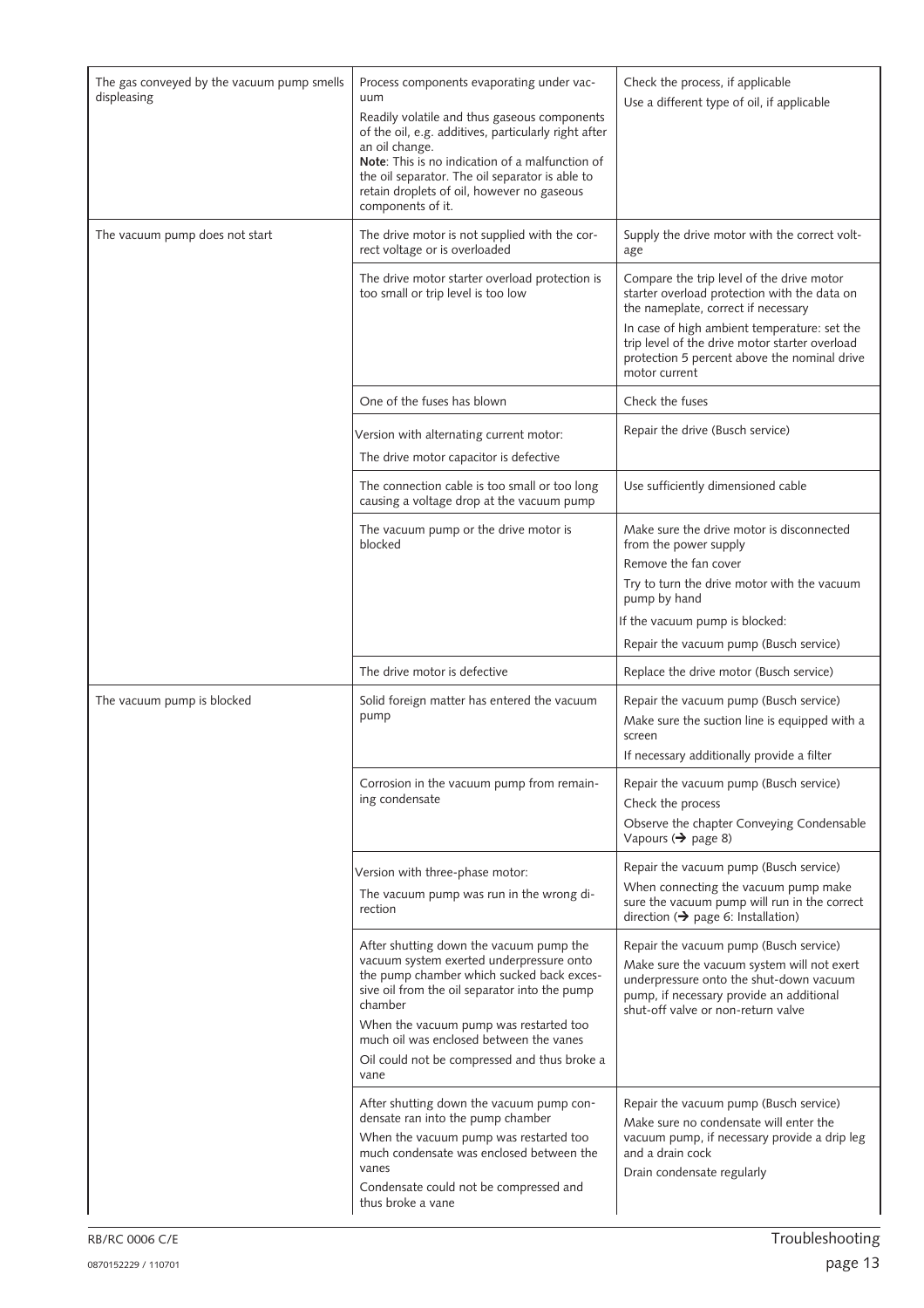| The vacuum pump starts, but labours or runs<br>noisily or rattles<br>The drive motor draws a too high current<br>(compare with initial value after commission-<br>ing) | Loose connection(s) in the drive motor termi-<br>nal box<br>Version with three-phase-motor:<br>Not all drive motor coils are properly con-<br>nected<br>The drive motor operates on two phases only | Check the proper connection of the wires<br>against the connection diagram<br>Tighten or replace loose connections                                                           |
|------------------------------------------------------------------------------------------------------------------------------------------------------------------------|-----------------------------------------------------------------------------------------------------------------------------------------------------------------------------------------------------|------------------------------------------------------------------------------------------------------------------------------------------------------------------------------|
|                                                                                                                                                                        | Version with three-phase motor:<br>The vacuum pump runs in the wrong direction                                                                                                                      | Verification and rectification $\rightarrow$ page 5: Instal-<br>lation and Commissioning                                                                                     |
|                                                                                                                                                                        | Standstill over several weeks or months                                                                                                                                                             | Let the vacuum pump run warm with inlet<br>closed                                                                                                                            |
|                                                                                                                                                                        | Oil viscosity is too high for the ambient tem-<br>perature                                                                                                                                          | Use synthetic oil, if necessary use oil of the<br>next lower viscosity class (CAUTION: opera-<br>tion with too low viscosity can cause chatter<br>marks inside the cylinder) |
|                                                                                                                                                                        |                                                                                                                                                                                                     | Warm up the oil with a heater prior to starting<br>up the vacuum pump, or run the vacuum<br>pump in intervals in order not to let it get too<br>cold                         |
|                                                                                                                                                                        | Improper oil quantity, unsuitable oil type                                                                                                                                                          | Use the proper quantity of one of the recom-<br>mended oils<br>(→ page 17: Oil change: → page 8: Mainte-<br>nance)                                                           |
|                                                                                                                                                                        | No oil change over extended period of time                                                                                                                                                          | Perform oil change incl. flushing<br>$\leftrightarrow$ page 8: Maintenance)                                                                                                  |
|                                                                                                                                                                        | The exhaust filter is clogged and appears black<br>from burnt oil                                                                                                                                   | Flush the vacuum pump<br>Replace the exhaust filter<br>Fill in new oil<br>$\leftrightarrow$ page 8: Maintenance)                                                             |
|                                                                                                                                                                        |                                                                                                                                                                                                     | In case the oil life is too short: use oil with<br>better heat resistance ( $\rightarrow$ page 17: Oil) or ret-<br>rofit cooling                                             |
|                                                                                                                                                                        | Foreign objects in the vacuum pump<br>Broken vanes<br>Stuck bearings                                                                                                                                | Repair the vacuum pump (Busch service)                                                                                                                                       |
| The vacuum pump runs very noisily                                                                                                                                      | Defective bearings                                                                                                                                                                                  | Repair the vacuum pump (Busch service)                                                                                                                                       |
|                                                                                                                                                                        | Stuck vanes                                                                                                                                                                                         | Repair the vacuum pump (Busch service)<br>Use only recommended oils $(\rightarrow)$ page 17: Oil)<br>and change more frequently                                              |
| The vacuum pump runs very hot<br>(the oil sump temperature shall not exceed<br>100 °C                                                                                  | Insufficient air ventilation                                                                                                                                                                        | Make sure that the cooling of the vacuum<br>pump is not impeded by dust/dirt<br>Clean the fan cowling, the fan wheel, the ven-                                               |
|                                                                                                                                                                        |                                                                                                                                                                                                     | tilation grille and the cooling fins<br>Install the vacuum pump in a narrow space                                                                                            |
|                                                                                                                                                                        |                                                                                                                                                                                                     | only if sufficient ventilation is ensured<br>On a vacuum pump with oil-cooler: clean the<br>intermediate spaces of the finned tube                                           |
|                                                                                                                                                                        | Ambient temperature too high                                                                                                                                                                        | Observe the permitted ambient temperatures                                                                                                                                   |
|                                                                                                                                                                        | Temperature of the inlet gas too high                                                                                                                                                               | Observe the permitted temperatures for the<br>inlet gas                                                                                                                      |
|                                                                                                                                                                        | The exhaust filter is partially clogged                                                                                                                                                             | Replace the exhaust filter                                                                                                                                                   |
|                                                                                                                                                                        | Not enough oil in the reservoir                                                                                                                                                                     | Top up oil                                                                                                                                                                   |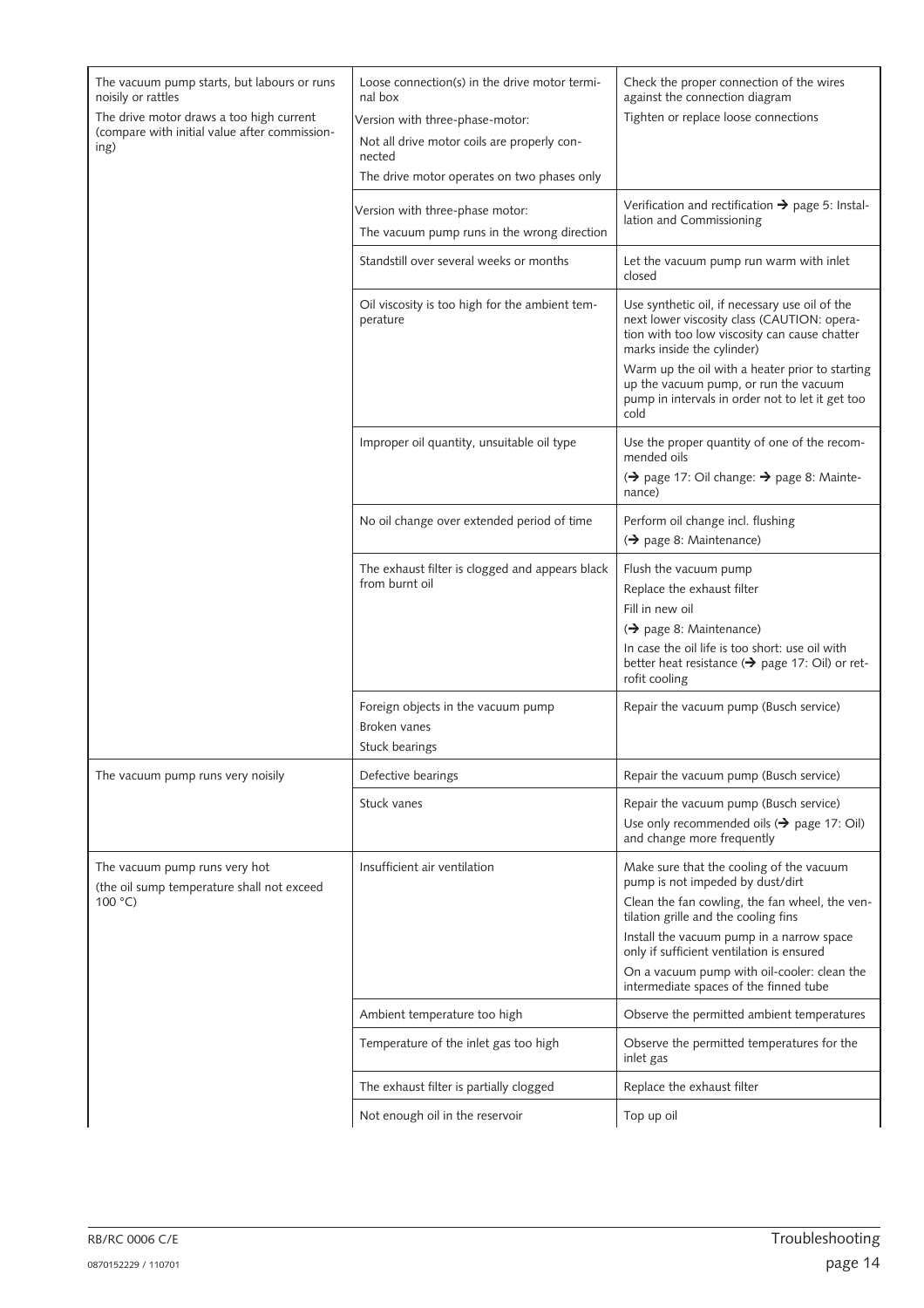|                                                                                                    | Oil burnt from overheating                                                                                                                                                                                                                                                                                                                                               | Flush the vacuum pump<br>Replace the exhaust filter<br>Fill in new oil<br>$\leftrightarrow$ page 8: Maintenance)<br>In case the oil life is too short: use oil with<br>better heat resistance ( $\rightarrow$ page 17: Oil) or ret-<br>rofit cooling                                                  |
|----------------------------------------------------------------------------------------------------|--------------------------------------------------------------------------------------------------------------------------------------------------------------------------------------------------------------------------------------------------------------------------------------------------------------------------------------------------------------------------|-------------------------------------------------------------------------------------------------------------------------------------------------------------------------------------------------------------------------------------------------------------------------------------------------------|
|                                                                                                    | Mains frequency or voltage outside tolerance<br>range                                                                                                                                                                                                                                                                                                                    | Provide a more stable power supply                                                                                                                                                                                                                                                                    |
|                                                                                                    | Partial clogging of filters or screens<br>Partial clogging in the suction, discharge or<br>pressure line                                                                                                                                                                                                                                                                 | Remove the clogging                                                                                                                                                                                                                                                                                   |
|                                                                                                    | Long suction, discharge or pressure line with<br>too small diameter                                                                                                                                                                                                                                                                                                      | Use larger diameter                                                                                                                                                                                                                                                                                   |
| The vacuum pump fumes or expels oil drop-<br>lets through the gas discharge<br>The oil level drops | The exhaust filter is not properly seated                                                                                                                                                                                                                                                                                                                                | Check the proper position of the exhaust fil-<br>ter, if necessary insert properly<br>$\leftrightarrow$ page 8: Maintenance)                                                                                                                                                                          |
|                                                                                                    | The o-ring is missing or damaged                                                                                                                                                                                                                                                                                                                                         | Add or replace resp. the o-ring<br>$\leftrightarrow$ page 8: Maintenance)                                                                                                                                                                                                                             |
|                                                                                                    | The exhaust filter shows cracks                                                                                                                                                                                                                                                                                                                                          | Replace the exhaust filter<br>$\leftrightarrow$ page 8: Maintenance)                                                                                                                                                                                                                                  |
|                                                                                                    | The exhaust filter is clogged with foreign mat-<br>ter<br>Note: The saturation of the exhaust filter with<br>oil is no fault and does not impair the function<br>of the exhaust filter! Oil dropping down from<br>the exhaust filter is returned to the oil circula-<br>tion.                                                                                            | Replace the exhaust filter<br>$\leftrightarrow$ page 8: Maintenance)                                                                                                                                                                                                                                  |
|                                                                                                    | Version with oil return valve (RB 0006 C/E):<br>In case the vacuum pump runs for more than<br>0.5 hours without interruption, oil can collect<br>in the upper chamber of the oil separator (f)<br>to an extent that it gets expelled together<br>with the discharged gas                                                                                                 | Regularly shut down the vacuum pump for<br>short periods of time. Check that the oil return<br>valve functions properly and lets oil run from<br>the upper into the bottom chamber of the oil<br>separator (f) as soon as the vacuum pump is<br>shut down $($ $\rightarrow$ page 3: Oil Circulation)  |
|                                                                                                    | Version with oil return valve (RB 0006 C/E):<br>The oil return valve does not work properly or<br>is clogged (proper function is when blowing<br>into the valve it should close, when vacuum is<br>applied, the valve should open; CAUTION: do<br>not let your mouth get in direct contact with<br>the oil return valve, do not inhale through the<br>oil return valve!) | Clean or replace the oil return valve                                                                                                                                                                                                                                                                 |
| The oil is black                                                                                   | Oil change intervals are too long<br>The oil was overheated                                                                                                                                                                                                                                                                                                              | Flush the vacuum pump<br>Replace the exhaust filter<br>Fill in new oil<br>$\leftrightarrow$ page 8: Maintenance)<br>In case the oil life is too short: use oil with<br>better heat resistance (→ page 17: Oil) or ret-<br>rofit cooling                                                               |
| The oil is watery and coloured white                                                               | The vacuum pump aspirated water or signifi-<br>cant amounts of humidity<br>Version with gas ballast:<br>The filter of the gas ballast is clogged                                                                                                                                                                                                                         | Flush the vacuum pump<br>Replace the exhaust filter<br>Fill in new oil<br>$\leftrightarrow$ page 8: Maintenance)<br>Modify the operational mode ( $\rightarrow$ page 8: Op-<br>erating Notes → Conveying Condensable<br>Vapours)<br>Version with gas ballast with paper filter:<br>Replace the filter |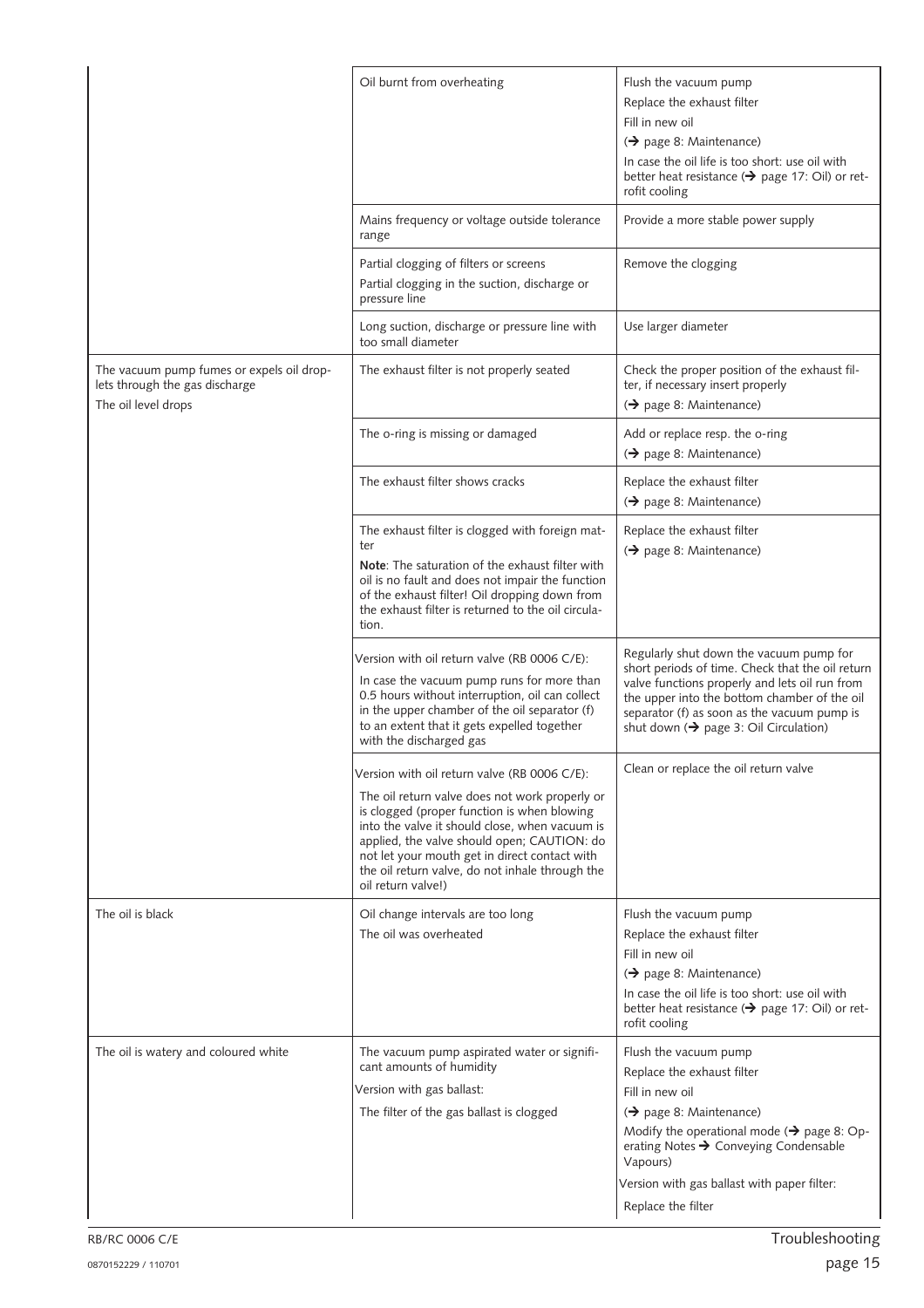| The oil is resinous and/or sticky | Improper oil type, perhaps in confusion<br>Topping up of incompatible oil | Flush the vacuum pump<br>Replace the exhaust filter<br>Fill in new oil<br>$\leftrightarrow$ page 8: Maintenance)<br>Make sure the proper oil is used for changing<br>and topping up |
|-----------------------------------|---------------------------------------------------------------------------|-------------------------------------------------------------------------------------------------------------------------------------------------------------------------------------|
| The oil foams                     | Mixing of incompatible oils                                               | Flush the vacuum pump<br>Replace the exhaust filter<br>Fill in new oil<br>$\leftrightarrow$ page 8: Maintenance)<br>Make sure the proper oil is used for topping<br>up              |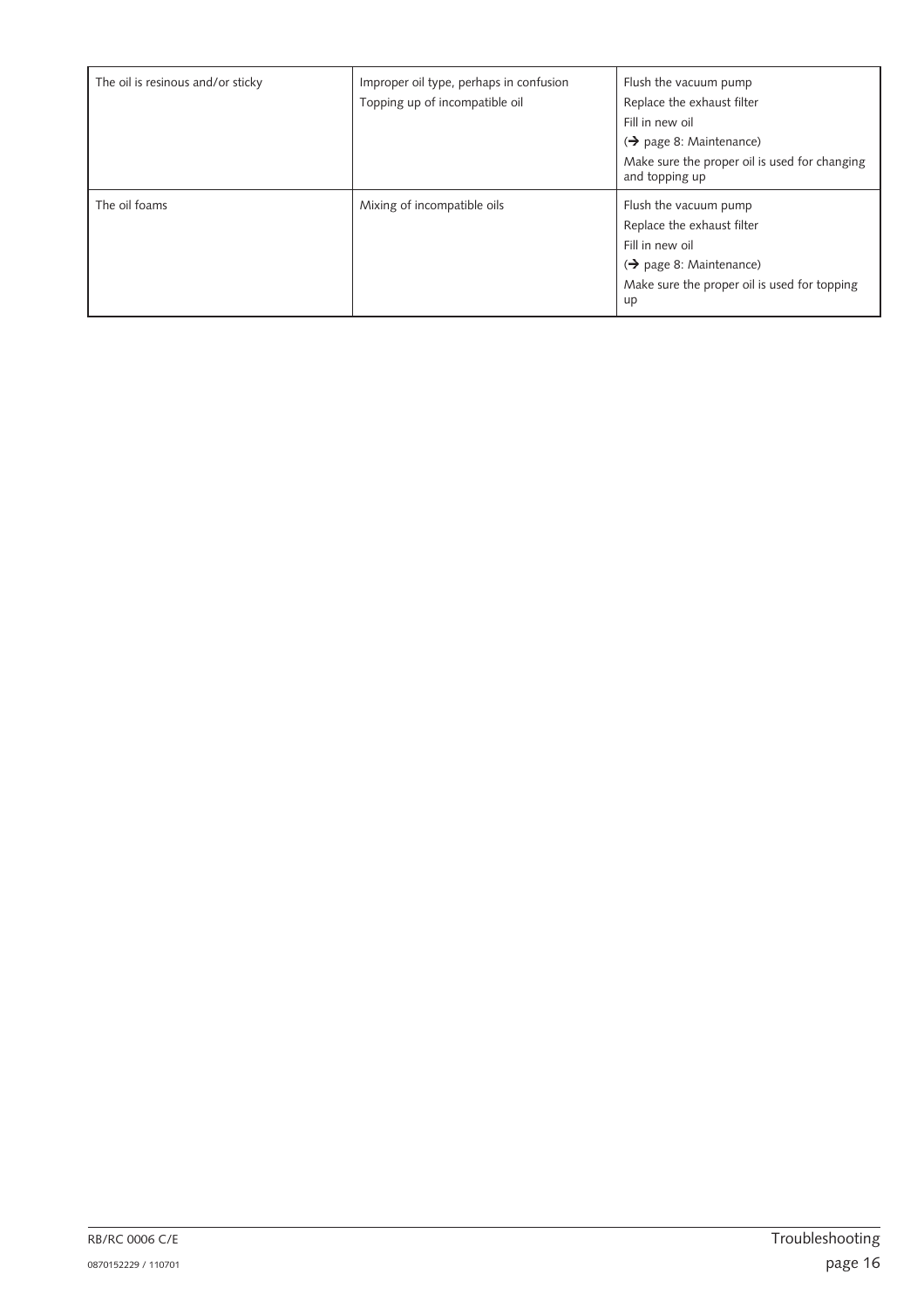## <span id="page-16-0"></span>**Spare Parts Kits**

**Note**: When ordering spare parts or accessories acc. to the table below please always quote the type ("Type") and the serial no. ("No") of the vacuum pump. This will allow Busch service to check if the vacuum pump is compatible with a modified or improved part.

#### **The exclusive use of genuine spare parts and consumables is a prerequisite for the proper function of the vacuum pump and for the granting of warranty, guarantee or goodwill.**

This parts list applies to a typical configuration of the vacuum pump RB/RC 0006 C/E. Depending on the specific order deviating parts data may apply.

Your point of contact for service and spare parts in the United Kingdom:

Busch (UK) Ltd. Hortonwood 30-35 Telford Shropshire TF1 7YB Tel: 01952 677 432 Fax: 01952 677 423

Your point of contact for service and spare parts in Ireland:

Busch Ireland Ltd. A10-11 Howth Junction Business Centre Kilbarrack, Dublin 5 Tel: +353 (0)1 8321466 Fax: +353 (0)1 8321470

Your point of contact for service and spare parts in the USA:

Busch lnc. 516-B Viking Drive Virginia Beach, VA 23452 Tel: 1-800-USA-PUMP (872-7867)

Your point of contact for service and spare parts in Canada:

Busch Vacuum Technics Inc. 1740, Boulevard Lionel Bertrand Boisbriand (Montréal) Québec J7H 1N7<br>Tel: 450 43 450 435 6899 Fax: 450 430 5132

Your point of contact for service and spare parts in Australia:

Busch Australia Pty. Ltd. 30 Lakeside Drive Broadmeadows, Vic. 3047 Tel: (03) 93 55 06 00 Fax: (03) 93 55 06 99

Your point of contact for service and spare parts in New Zealand:

Busch New Zealand Ltd. Unit D, Arrenway Drive Albany, Auckland 1311  $P$  O  $R$ ox 302696 North Harbour, Auckland 1330<br>Tel: 0-9-414 7782 0-9-414 7782 Fax: 0-9-414 7783

Find the list of Busch companies all over the world (by the time of the publication of these installation and operating instructions) on  $\rightarrow$  page [19](#page-18-0) (rear cover page).

Find the up-to-date list of Busch companies and agencies all over the world on the internet at **www.busch-vacuum.com**.

| Spare parts kit         | Description                                         | Part no.     |
|-------------------------|-----------------------------------------------------|--------------|
| Service kit             | consisting of exhaust<br>filter and pertinent seals | 0992 000 001 |
| Set of<br>seals/gaskets | consisting of all necessary<br>seals                | 0990 000 031 |
| Overhaul kit            | consisting of seal set and<br>all wearing parts     | 0993 000 051 |

## **Accessories**

| Accessories                    | Description                                                | Part no.     |
|--------------------------------|------------------------------------------------------------|--------------|
| Air filter                     | inlet-side, with paper<br>cartridge, to separate<br>solids | 0945 000 108 |
| Replacement paper<br>cartridge |                                                            | 0532 000 033 |

## **Oil**

| Denomination                                                    | VM 032         | VM 068         |
|-----------------------------------------------------------------|----------------|----------------|
| ISO-VG                                                          | 32             | 68             |
| Base                                                            | Mineral oil    | Mineral oil    |
| Density [g/cm <sup>3</sup> ]                                    | 0.872          | 0.884          |
| Ambient temperature range<br>[°C]                               | 1230           | 1230           |
| Kinematic viscosity at 40 °C<br>$\text{Im}$ m <sup>2</sup> /sl  | 30             | 68             |
| Kinematic viscosity at 100 °C<br>$\text{Im}$ m <sup>2</sup> /sl | 5              | 8.5            |
| Flashpoint [°C]                                                 | 225            | 235            |
| Pourpoint [°C]                                                  | $-15$          | $-15$          |
| Part number 0.1 I packaging                                     | 0946 000 942   |                |
| Part number 1   packaging                                       | 0831 000 086   | 0831 102 492   |
| Part number 5   packaging                                       | 0831 000 087   | 0831 102 493   |
| Filling quantity, approx. [I]                                   | RB 0006 C: 0.1 | RB 0006 E: 0.2 |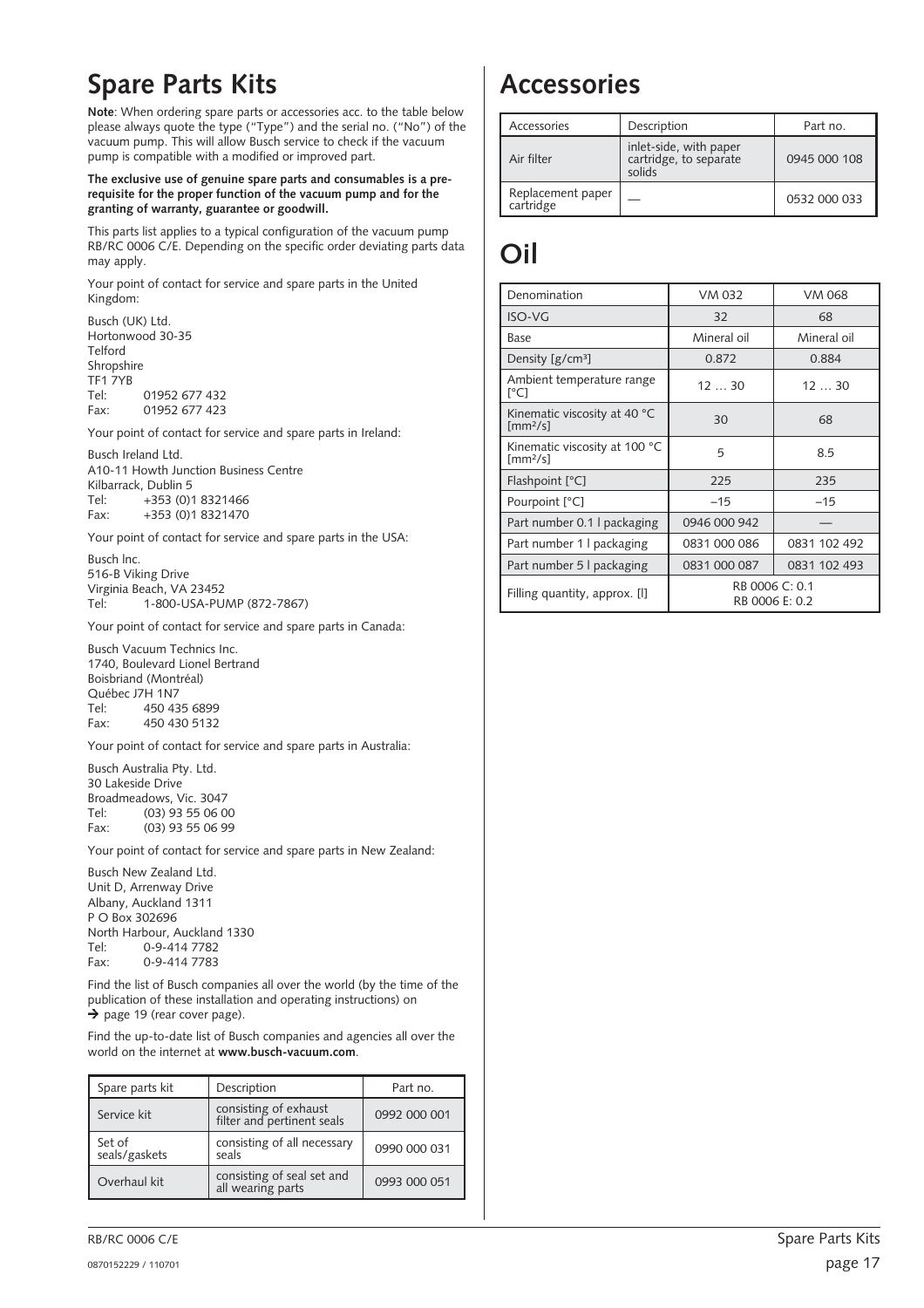## <span id="page-17-0"></span>**EC-Declaration of Conformity**

**Note**: This Declaration of Conformity and the CE-mark affixed to the nameplate are valid for the machine within the Busch scope of delivery. This Declaration of Conformity is issued under the sole responsibility of the manufacturer. When this machine is integrated into a superordinate machinery the manufacturer of the superordinate machinery (this can be the operating

company, too) must conduct the conformity assessment process for the superordinate machine or plant, issue the Declaration of Conformity for it and affix the CE-mark.

We

**Busch Produktions GmbH Schauinslandstr. 1 79689 Maulburg Germany** 

Declare that the vacuum pumps **RB/RC 0006 C/E**

with a serial number from **D1601…** to **D1752…**

has (have) been manufactured in accordance with the European Directives:

- 'Machinery' 2006/42/EC
- 'Electromagnetic Compatibility' 2014/30/EU
- 'RoHS' 2011/65/EU, restriction of the use of certain hazardous substances in electrical and electronic equipment

and following the standards.

| <b>Standard</b>                               | <b>Title of the Standard</b>                                                                                       |
|-----------------------------------------------|--------------------------------------------------------------------------------------------------------------------|
| EN ISO 12100: 2010                            | Safety of machinery -General principles for design -Risk assessment and risk reduction                             |
| EN ISO 13857: 2008                            | Safety of machinery - Safety distances to prevent hazard zones being reached by the upper and lower limbs          |
| EN 1012-1: 2010<br>EN 1012-2: 1996 + A1: 2009 | Compressors and vacuum pumps - Safety requirements - Part 1 and Part 2                                             |
| EN ISO 2151: 2008                             | Acoustics - Noise test code for compressors and vacuum pumps - Engineering method (grade 2)                        |
| EN 60204-1: 2006                              | Safety of machinery - Electrical equipment of machines - Part 1: General requirements                              |
| EN 61000-6-2: 2005                            | Electromagnetic compatibility (EMC) - Generic immunity standards. Immunity for industrial environments             |
| EN 61000-6-4: 2007 + A1: 2011                 | Electromagnetic compatibility (EMC) - Generic immunity standards. Emission standard for industrial<br>environments |
| EN ISO 13849-1:2015 <sup>(1)</sup>            | Safety of machinery - Safety-related parts of control systems - Part 1: General principles for design              |

Manufacturer

**Dr.-Ing. Karl Busch** General Director

 Person authorized to compile the technical file

> **Andrej Riwe** Technical writer

Maulburg, 04.04.2016